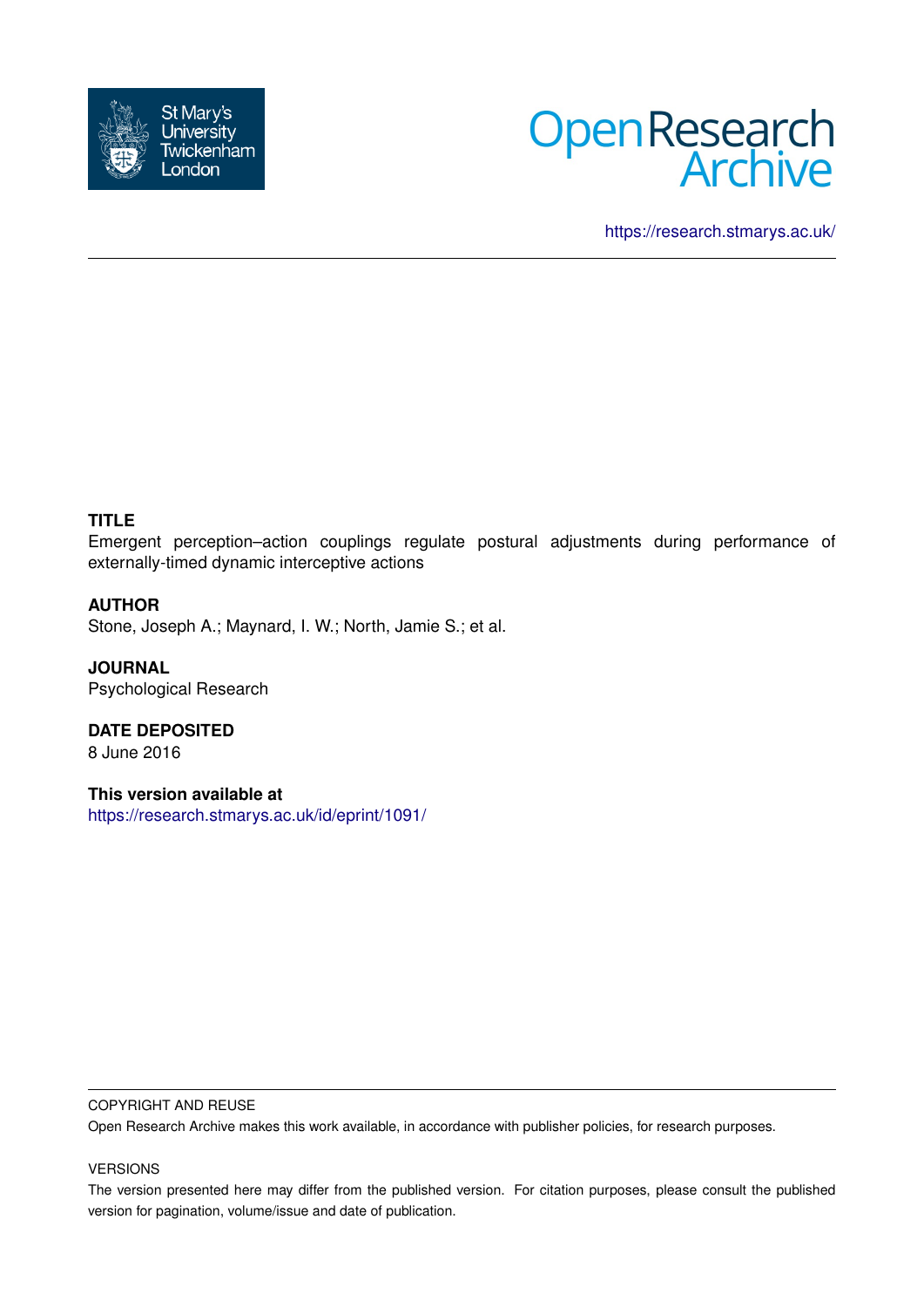Emergent Perception-Action Couplings Regulate Postural Adjustments during Performance

of Externally-Timed Dynamic Interceptive Actions

J.A. Stone and I.W. Maynard

Sheffield Hallam University

J.S. North

St. Marys University, Twickenham

D. Panchuk

Victoria University, Victoria, Australia

K. Davids

Sheffield Hallam University University of Jyväskylä

Authors Note

J.A. Stone and I.W. Maynard, Centre for Sport and Exercise Science, Sheffield Hallam University; J.S. North, School of Sport, Health and Applied Science, St. Marys University, Twickenham; D. Panchuk, Institute of Sport, Exercise, and Active Living, Victoria University, Victoria, Australia; K. Davids, Centre for Sports Engineering Research, Sheffield Hallam University and FiDiPro Programme, University of Jyväskylä.

Correspondence concerning this article should be addressed to Joseph Stone, Centre for Sport and Exercise Science, Sheffield Hallam University, Collegiate Hall, Collegiate Crescent, Sheffield, S10 2BP. Tel: +44 0114 225 5413; E-mail: joseph.stone@shu.ac.uk.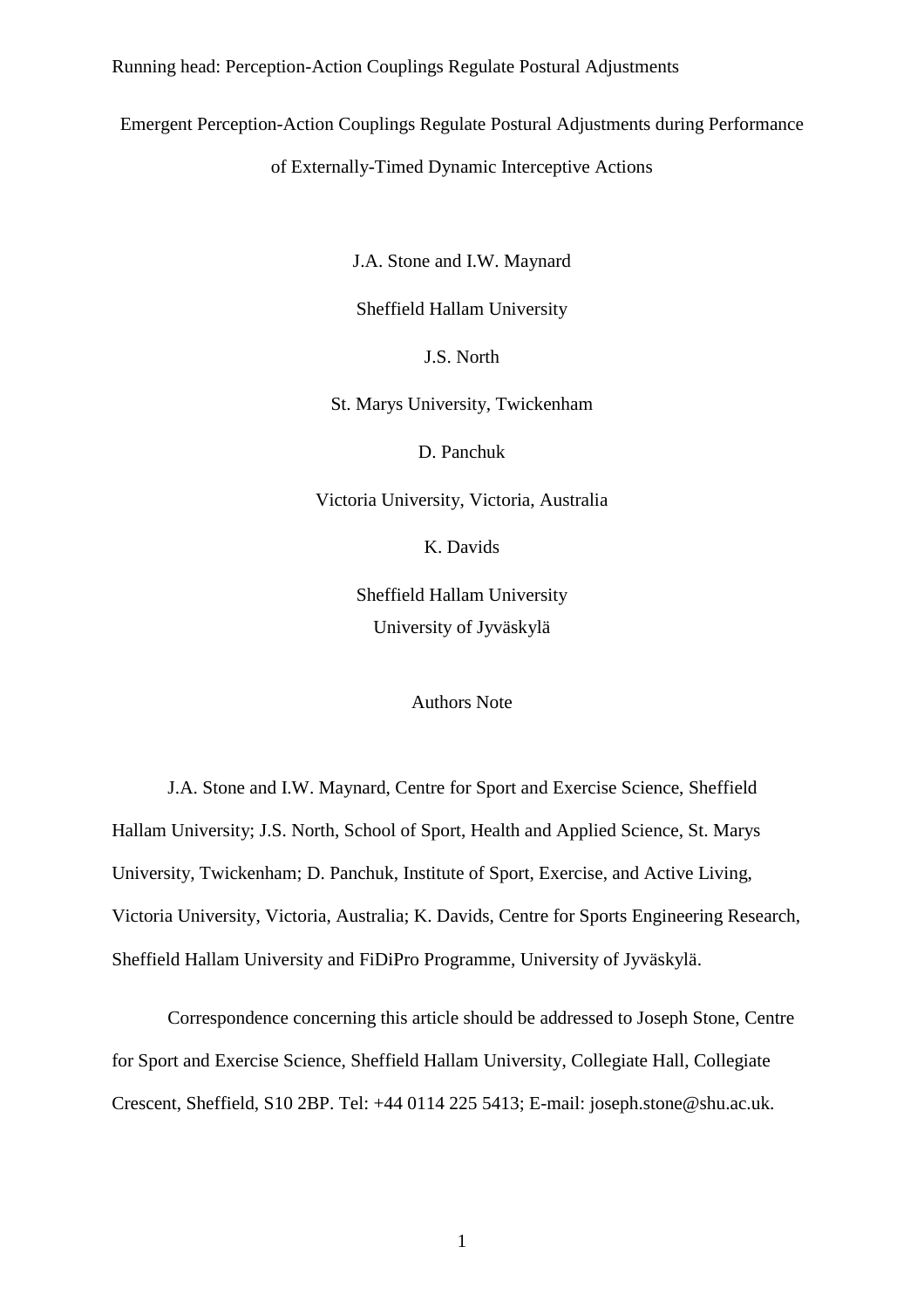#### **Abstract**

Studies of postural coordination during performance of externally-timed interceptive actions, such as catching a ball, have been infrequent, with advanced visual information from a thrower's actions towards a catcher, typically excluded in experimental task constraints. Yet evidence suggests that manipulating participant access to such information alters their hand movements and gaze behaviours when catching. In this study, we manipulated participant access to advanced information of a thrower's actions and from ball flight while recording whole body kinematic and kinetic data to investigate effects on postural control during performance of interceptive actions. Twelve participants attempted to make or simulate performance of one-handed catches in three experimental conditions: when facing integrated videos of advanced visual information and ball flight only, videos of a thrower's actions only, and of ball flight only. Findings revealed when integrating advanced visual information and ball flight, and when participants were provided with ball flight information only, lower limb adjustments were primarily used to regulate posture. However, movement was initiated earlier when advanced visual information was available prior to ball flight, resulting in more controlled action and superior catching performance in the integrated condition. When advanced visual information was presented without ball flight, smaller displacements were observed in lower limb joint angles, resulting in upward projection of the centre of mass, compared to a downward trajectory in the integrated video and ball flight, and ball-flight only conditions. Results revealed how postural coordination behaviors are dependent on specific informational constraints designed into experiments, implying that integration of task constraints in studies of human perception and action needs careful consideration.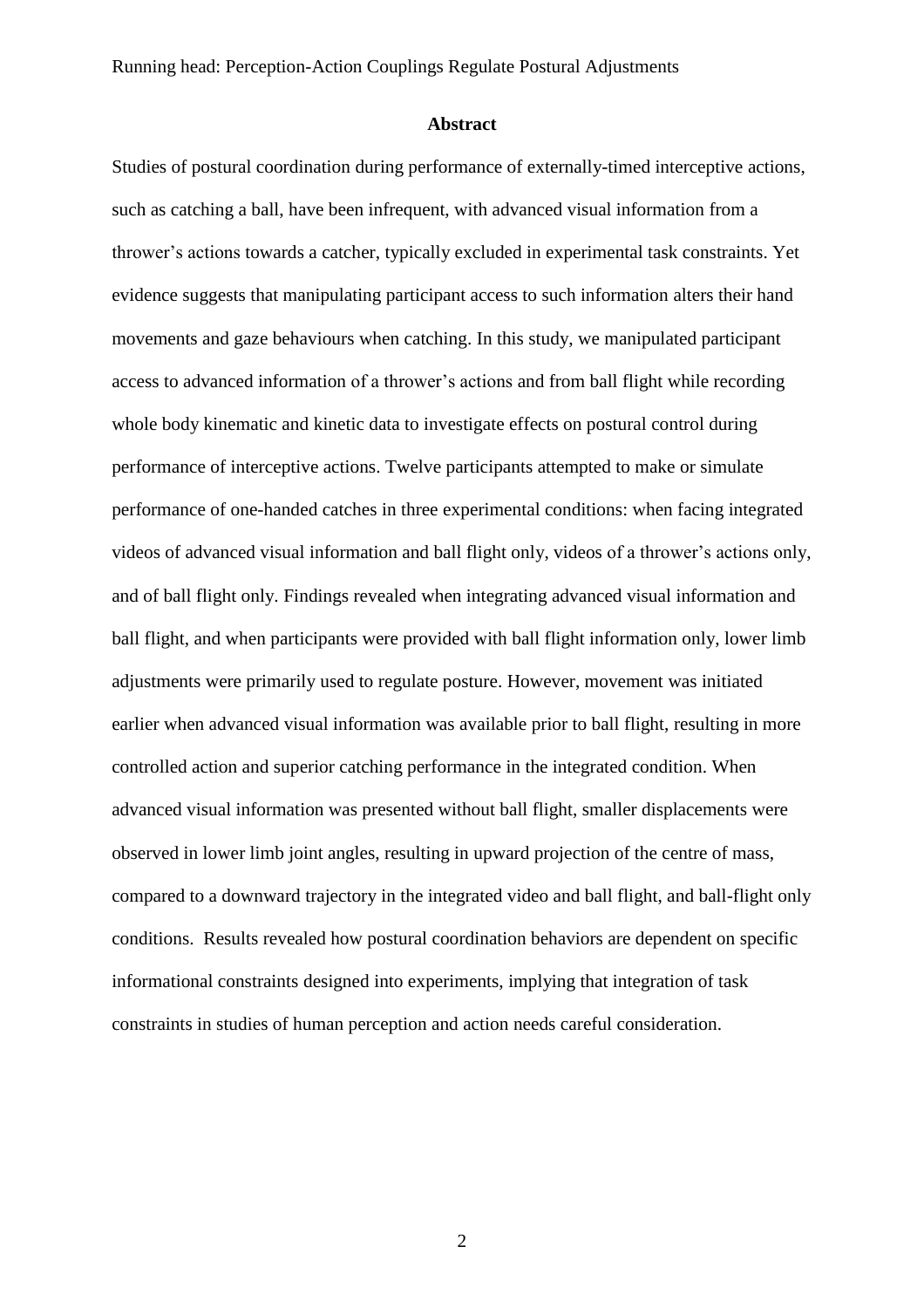### **Introduction**

Externally-timed interceptive actions, such as catching a ball with one hand, require precise spatiotemporal coordination between the catching arm and an approaching object in order to bring the intercepting limb to the right place at the right time (Savelsbergh, Whiting, Pijpers, & Van Santvoord, 1993). Previous studies of coordination of multi-articular actions have revealed that movements like interceptions with the arm are 'nested' on to the subsystem for regulation of upright posture (Riccio & Stoffregen, 1988; Savelsbergh, Bennett, Angelakopoulos, & Davids, 2005). The equilibrium of vertical posture is achieved when the center of mass (COM) of the body is positioned over the base of support and is aligned with the center of pressure (COP). External perturbation can shift the projection of the COM closer to the borders of the base of support and the alignment between the COM and COP is disrupted, which may result in the loss of body equilibrium (Santos et al., 2010). Postural regulation is required when catching a passing ball, both to counter effects of raising an arm upwards and towards the object in space, but also to adjust against potential disequilibrium caused by the mechanical impulse of an approaching projectile acting on the hand (Tijtgat et al., 2013; Williams & McCririe, 1988). Indeed, previous research has shown that poor catchers were able to achieve the performance level of good catchers when additional support for postural control was provided to reduce the number of motor system degrees of freedom that need to be coordinated in a synergy (see Angelakopoulos, Davids, Bennett, Tsorbatzoudis, & Grouios, 2005; Davids, Bennett, Kingsbury, Jolley, & Brain, 2000; Savelsbergh, et al., 2005).

Theoretical frameworks dedicated to explaining how the multitude of motor system degrees of freedom can be regulated effectively and efficiently, such as ecological dynamics (Warren, 2006; Kelso, 1995), propose that synergies are formed between system components (i.e. parts of the body such as muscles, joints and limb segments). These synergies or ordered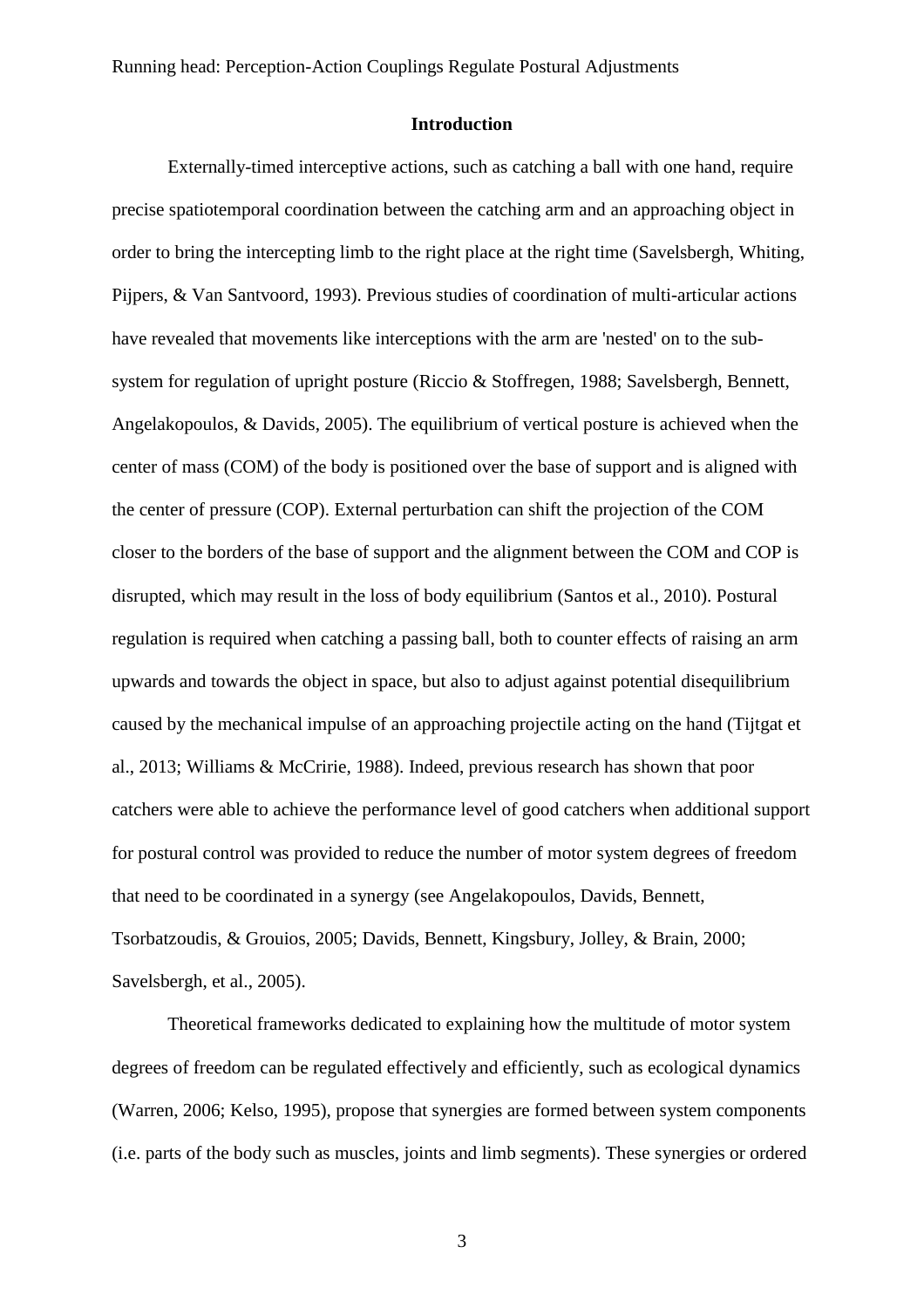movement patterns have been defined as soft-assembled, compensatory, low-dimensional relations between motor system components that emerge during performance of dynamic activities, constrained by information sources available in performance environments (Kelso, 1995, Kelso, Buchanan, DeGuzman, & Ding, 1993; Riley, Shockley & Van Orden, 2012). Accordingly, in this study, we aimed to examine how the nature of postural coordination is affected by both perceptual task constraints and specificity of a required behavioural response. We achieved this aim by manipulating participants' access to *advanced visual information* (defined as information available from a thrower's movement patterns prior to ball flight), as well as the required action response (interceptive action vs. simulated micromovement) undertaken during performance.

Ecological dynamics provides a conceptual framework for considering human beings as complex adaptive systems composed of many interacting components or degrees of freedom (such as muscles, joints, limb segments) (Araújo, Davids, & Hristovski, 2006; Davids, Hristovski, Araújo, Balague-Serre, Button, & Passos, 2014; Warren, 2006). In this theoretical rationale for understanding human behavior, how individuals coordinate actions with respect to objects, events and other people, during goal-directed behaviors, has been a longstanding topic of investigation (see Kelso, et al. 1993). The coordination of actions with a performance environment is predicated on the emergence of stable, adaptive behaviors when motor system degrees of freedom become temporarily organized into ordered movement patterns (Bernstein, 1967; Kelso, 1995; Kelso et al., 1993). Perception of information about the world and the body constrains the emergence of these adaptive, functional coordination patterns in human movement systems during goal-directed activity (Warren, 2006; Davids, Araújo, Vilar, Renshaw & Pinder, 2013). Skilled movement performance emerges through the enhanced coupling of perception and action sub-systems via indeterminate interactions of a performer and a performance environment (Barab &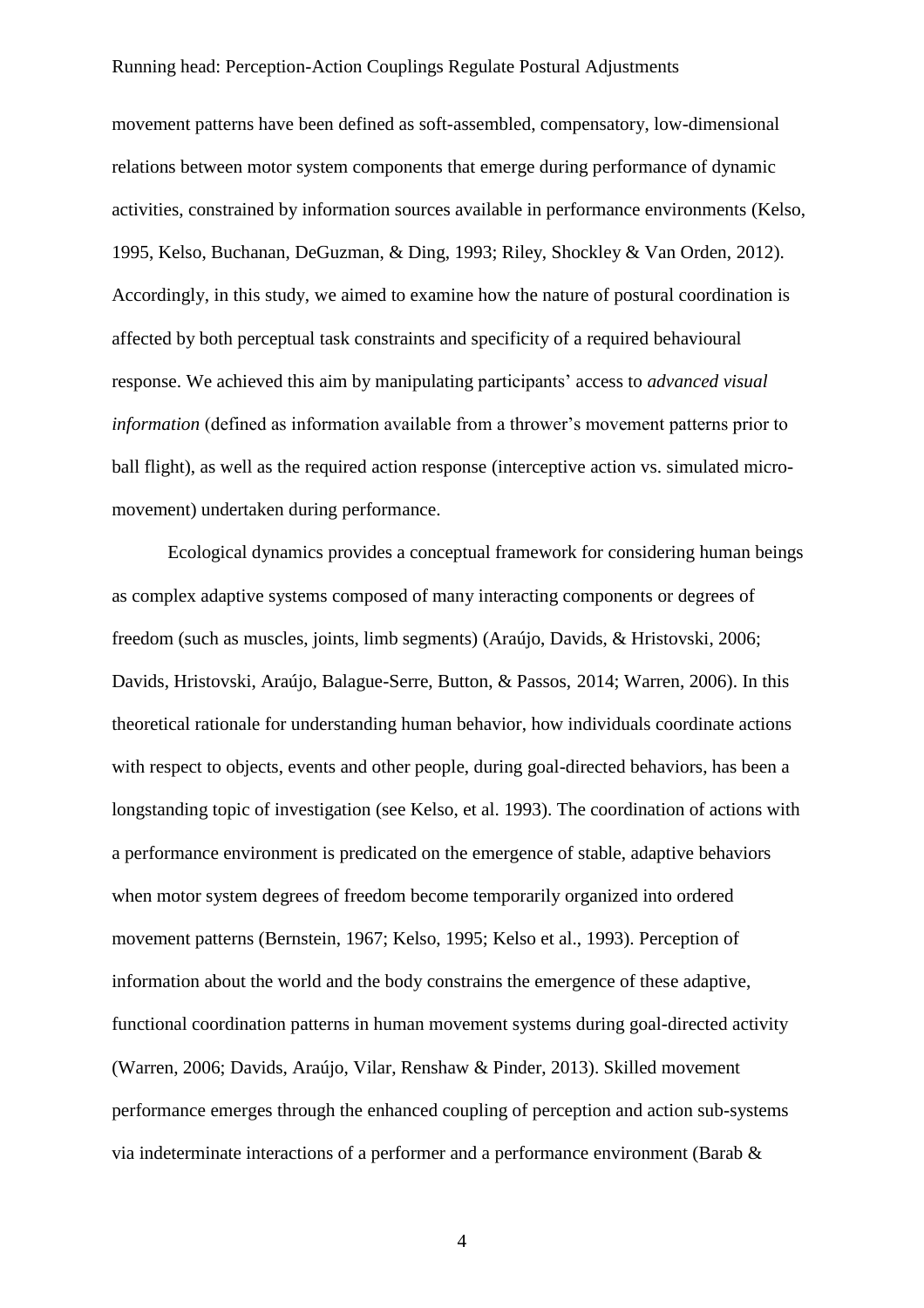Kirshner, 2001; Chow, Davids, Hristovski, Araújo, & Passos, 2011; Davids, Button, & Bennett, 2008). Previous research has highlighted the importance of advanced information as a critical constraint on the emergence and regulation of postural control during human movement (Riccio & Stoffregen, 1988; Riccio & Stoffregen, 1991; Stoffregen et al., 1999). Both implicit knowledge learned from trial repetition with similar motion characteristics, or explicit prior warning in task constraints (e.g., perceived velocity of an approaching ball), can influence postural control mechanisms during catching (Tijtgat, Bennett, Savelsbergh, De Clercq, & Lenoir 2010, 2011) and upright standing (Aimola, Santello, La Grua, & Casabona, 2011; de Lima, de Azevedo Neto, & Teixeira 2010). Tijtgat et al. (2012) showed that, during a catching task, provision of explicit advanced knowledge of ball velocity enabled a more functional scaling of arm movement during the transport phase, with the initial motor response adapting to the expected ball speed. These adaptions were absent when no advanced information was available and the initial response was similar regardless of ball speed. With the provision of advanced information, a smaller forward momentum of the rest of the body was produced, indicating a less pronounced postural response, which enabled the motor system to maintain balance during the sensitive grasping phase.

The importance of visual information for regulating postural behaviors was also highlighted by Santos, Kanekar, and Aurin (2010a, 2010b). During a predictable perturbation (with eyes open) individuals produced anticipatory postural adjustments, whereas in an unpredictable condition (with eyes shut) significantly smaller anticipatory postural adjustments emerged, being replaced by compensatory postural adjustments *after* the perturbation. Furthermore, centre of pressure and centre of mass changes were much greater in the unpredictable condition, demonstrating how anticipatory postural adjustments allow individuals to maintain postural stability from a perturbation. These data suggest that, with advanced information, earlier (re)organisation of postural control (evidenced by anticipatory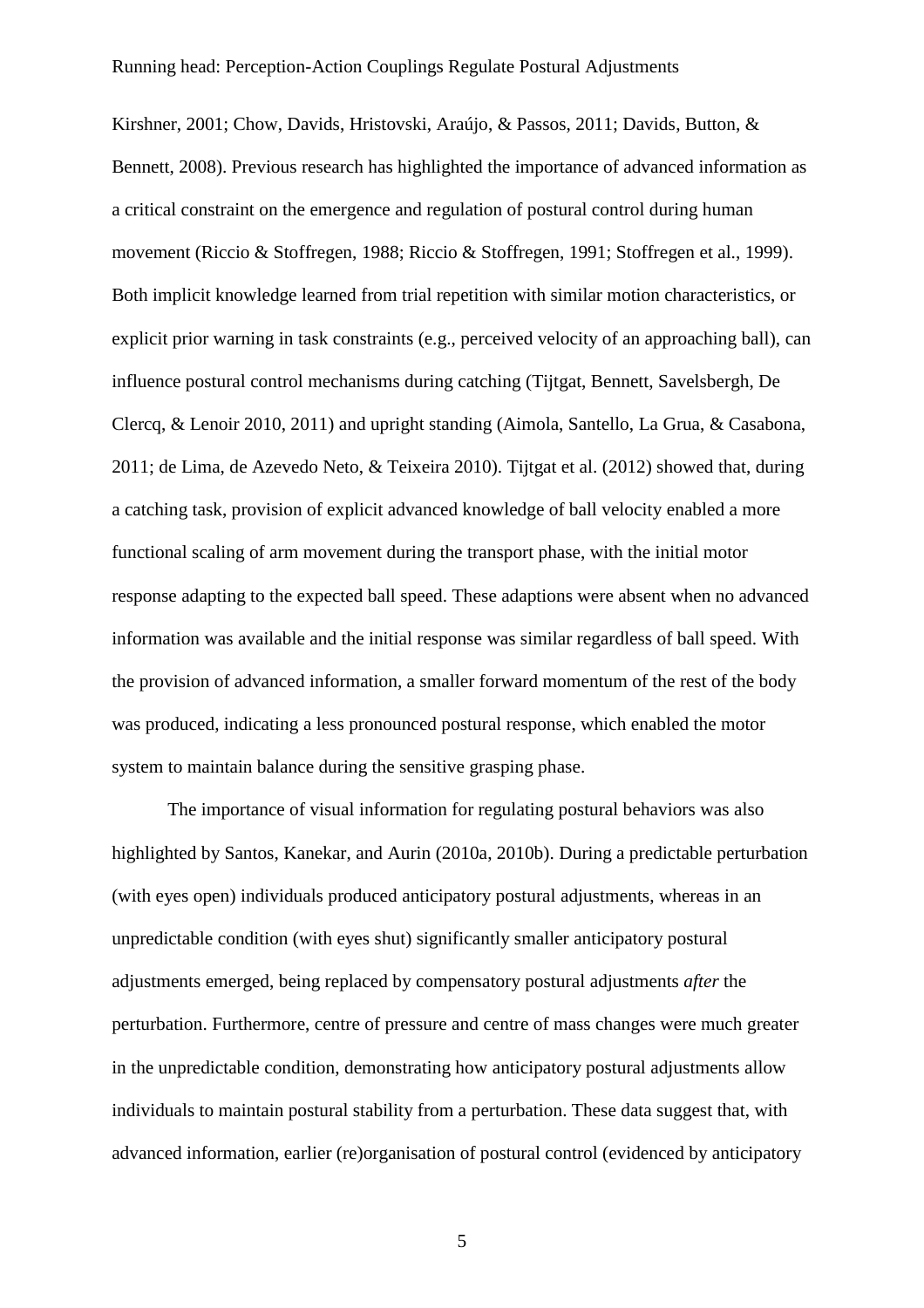postural adjustments) might enable a reduction in compensatory postural adjustments. During catching performance, the availability of visual information is important since it provides greater system stability, which is functional for successfully catching a ball.

Surprisingly, despite these findings, there has been limited research on anticipatory postural adjustments during performance of externally-timed interceptive actions. Existing research has often excluded advanced perceptual information in experiments (e.g. Eckerle, Berg, & Ward 2012; Kazennikov & Lipshits, 2010; Tijtgat et al., 2010, 2012, 2013) and typically, studies of catching behaviors have been designed so that participants are constrained to catch balls launched from a projection machine, to facilitate experimental control of flight trajectory. However, projection machines do not provide access to advanced visual information from a thrower's actions. For example, Tijtgat et al. (2013) covered their machine with black plastic to ensure participants could not anticipate ball delivery. The removal of such informational constraints, although providing some experimental control, significantly alters the *affordances* (invitations for action; Gibson, 1979) available to a participant to regulate their actions. Skilled performers regulate interceptive actions by coupling them to different sources of information that become partially available at different times in dynamic performance contexts (van der Kamp, Rivas, Doorn, & Savelsbergh, 2008). For example, information prior to ball flight has been revealed as important for successful performance of interceptive actions (e.g., Panchuk, Davids, Sakadjian, MacMahon & Partington, 2013; Stone, Panchuk, Davids, North, & Maynard, 2014). This control strategy of adapting actions to emergent task constraints allows skilled performers to harness the information richness of the performance environment and supports successful behavior.

The removal of key advanced information sources significantly alters the task constraints for the performer, which in turn alters the emergent movement organisation (for a detailed review, see Pinder, Davids, Renshaw and Araújo, 2011). Using the framework of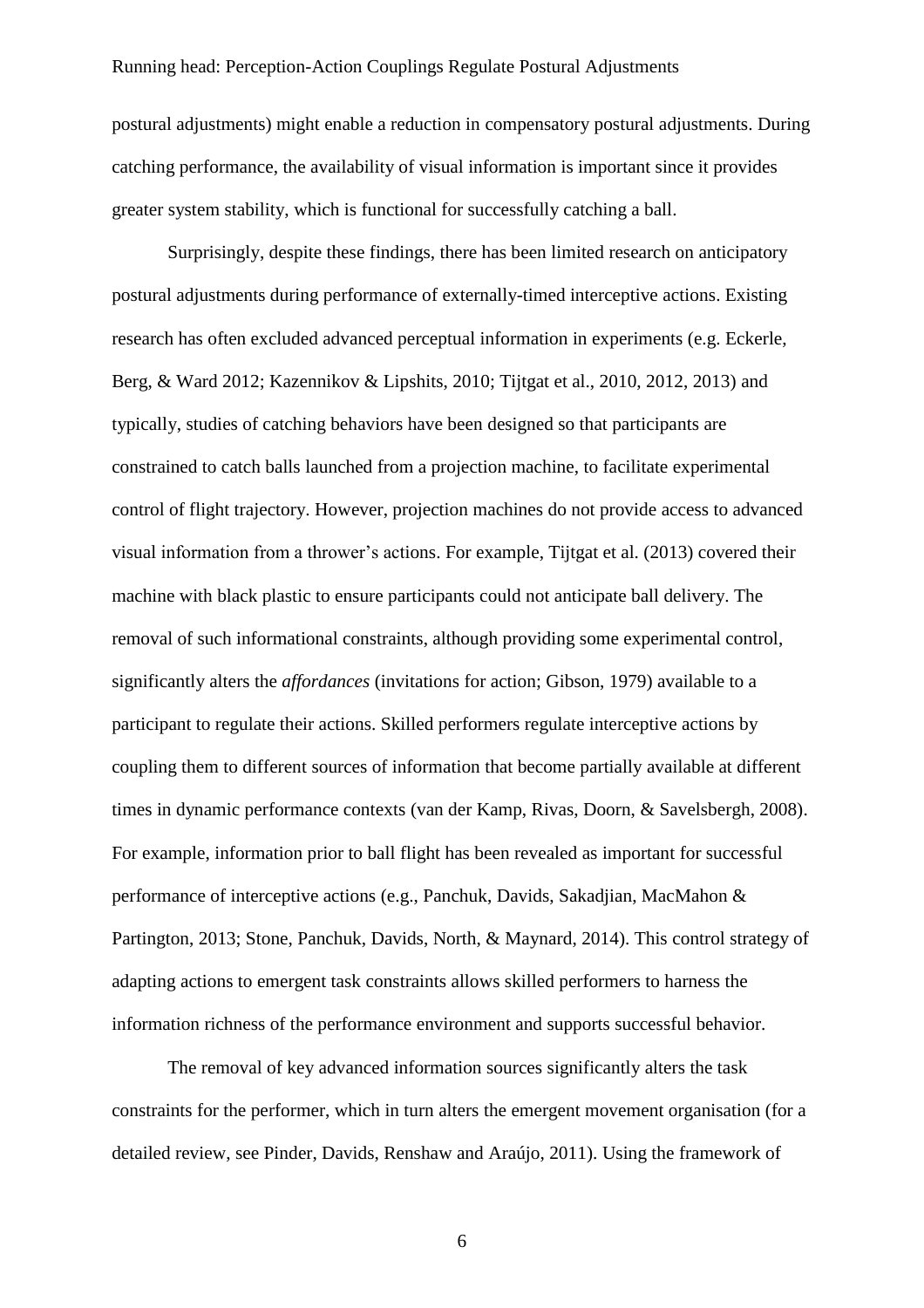Brunswik's (1956) theory of representative design in experiments, Pinder et al. (2011) highlighted two critical features within representative design: *functionality of the informational constraints in an experiment* and *action fidelity. Functionality* enables performers to regulate action with information that is representative of a performance environment and *action fidelity* allows performers to organise actions that would be required in a specific performance environment. Clearly, if the aim of empirical work is to investigate the role of initial movements and postural control during catching, then the information typically available when performing this task needs to be presented to participants (especially the movement kinematics of a ball thrower's actions).

Only recently have technological developments enabled perception (functionality) and action (fidelity) to be fully integrated, while retaining experimental control of key informational constraints, such as ball flight trajectory (for more detail see methods section and Stone et al., 2013). Stone et al. (2014), using technology that integrated visual information of images of an individual throwing a ball, synchronised with controlled ball projection from a machine (Panchuk et al., 2013; Stone et al., 2013), reported more successful catching behaviors in skilled catchers with the integrated technology, compared to using a ball projection machine only. In addition, analysis of their gaze behaviors revealed that more fixations were made, tracking of the ball occurred earlier, and for a longer period of time, when advanced visual information was available for the catchers. Analysis of kinematic measures of hand movements revealed a smaller maximum velocity and quicker time to reach maximum grip aperture, allowing for a more controlled action of the hand, when advanced visual information was combined with ball flight-only, compared to when a ball was projected without advanced visual information available. Findings suggested that perception and action need to be carefully coupled during studies of externally timed interceptive actions, an important experimental constraint, given that in many investigations of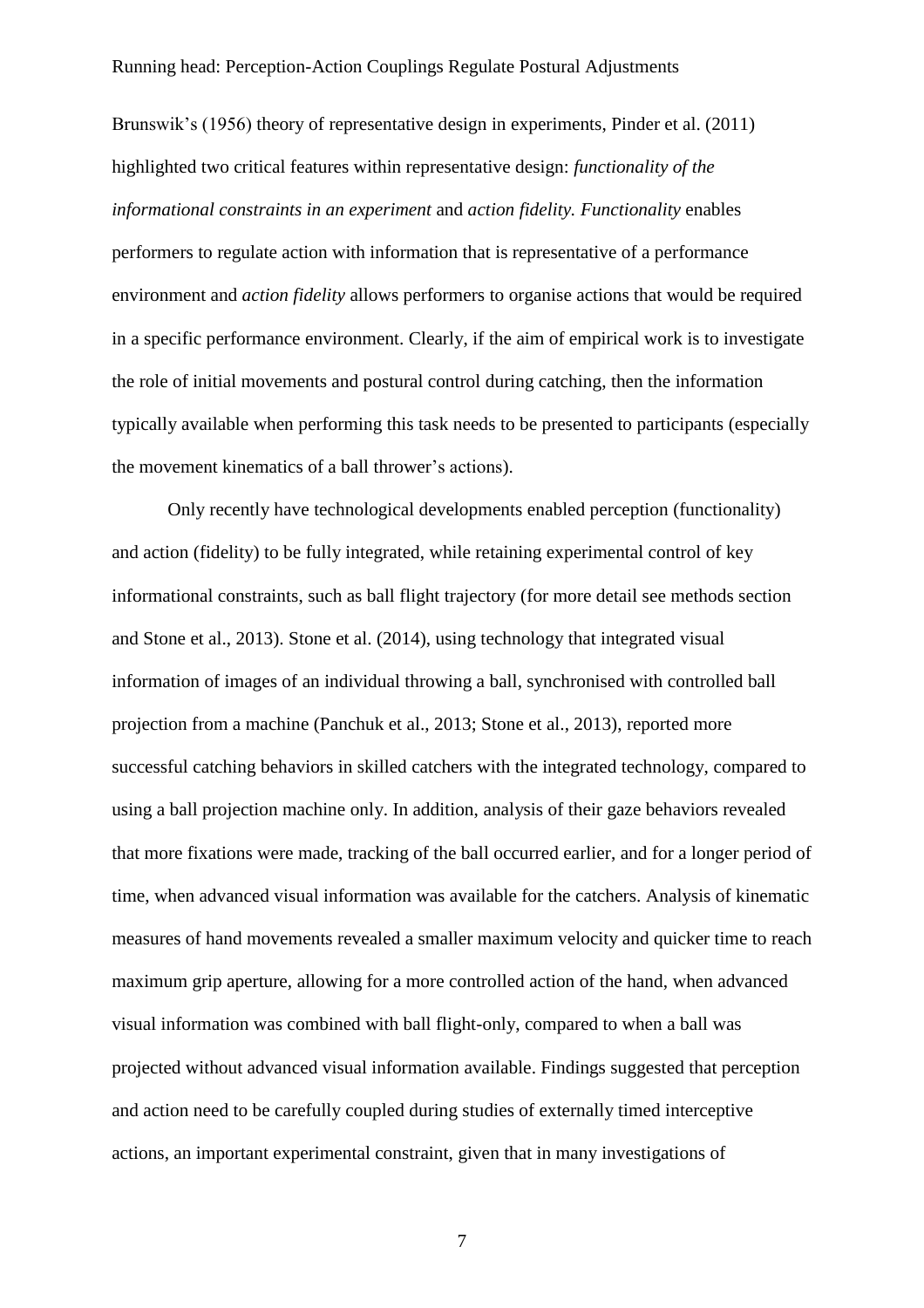interceptive actions, participants are frequently required to make reductionist, simplified micro-movement responses to simulate actions (e.g., McRobert, Williams, Ward & Eccles, 2009; Vignais et al., 2009). To highlight this issue, Stone et al. (2014) also examined the emergence of simulated catching actions in a condition with visual presentation of a thrower's actions only (without ensuing ball flight-only). When simulating catches, participants did not organise the same arm/hand movements observed when they performed catching actions. Arm and hand movements were initiated much later and at a higher velocity, with grip aperture values being greater when simulating catching actions. Clearly, micro-movements do not successfully simulate dynamics interceptive actions like onehanded catching.

Taken together, these findings demonstrate how both vision of a thrower's actions and ball flight can act as critical informational constraints on successful performance of interceptive actions. The data suggest the need to maintain functional couplings between perception and action, which help to regulate postural control during performance of externally-timed interceptive actions. To address this issue, we investigated how visual information from an image of a ball thrower and during ball flight, along with the specific actions produced, affected postural control and coordination of attempted interceptions in participants during a one-handed catching task. To achieve our empirical aims, participants completed a one-handed catching task in three conditions: (i) integrated video-ball flight, when advanced visual information from a ball thrower (i.e. video) and ball flight were combined, (ii) ball flight-only, when only ball flight information was available, and (iii) video-only, when participants were only presented with advanced visual information from videos of a thrower's movement kinematics and were required to simulate a catching action. These three conditions allowed i) a representative design with advanced visual information (functionality of informational constraints) and unrestricted coupling of movement response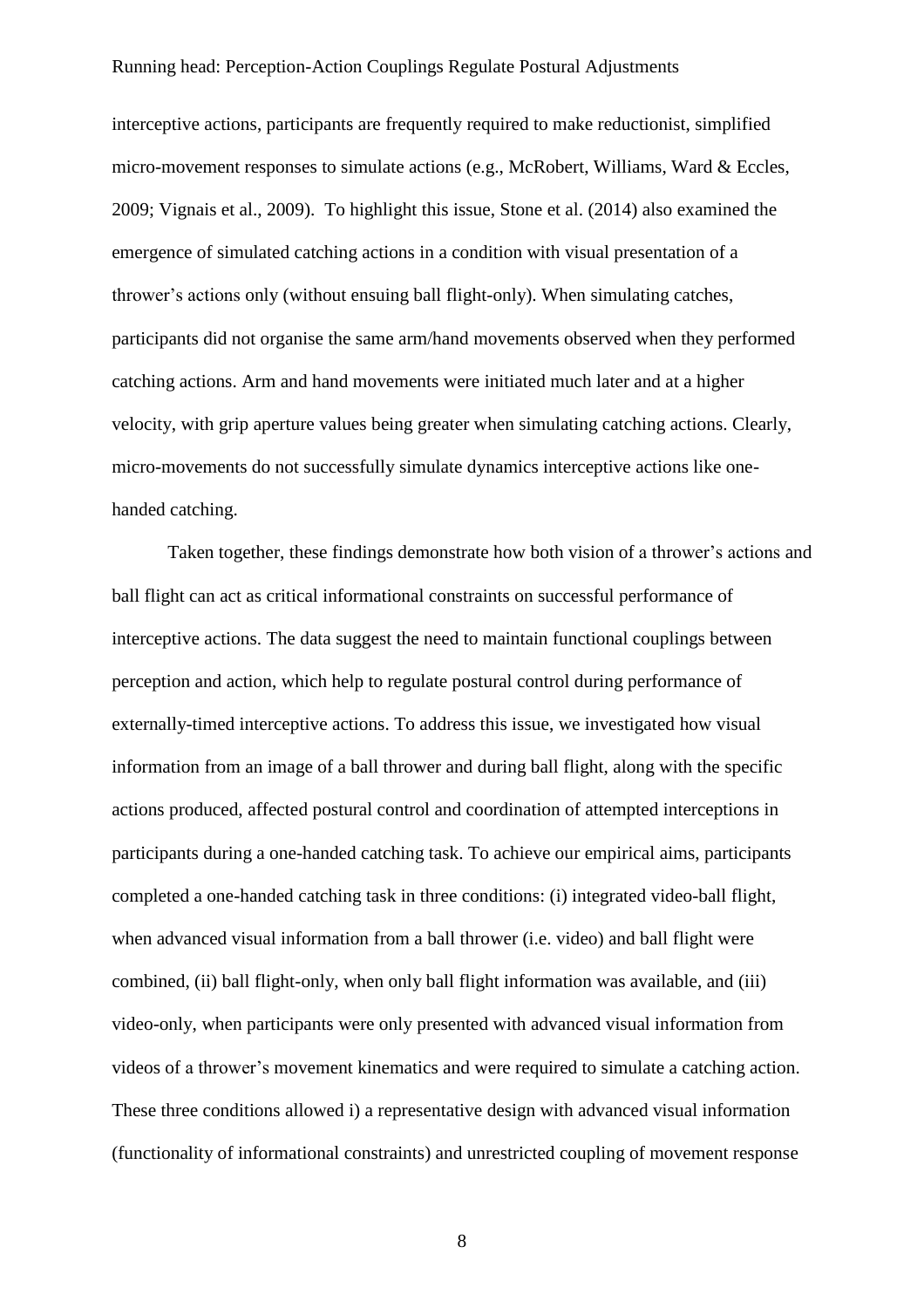(action fidelity). Condition ii) removed functionality (no advanced information) but maintained fidelity (actual catch) and condition iii) maintained functionality (advanced perceptual information) but removed action fidelity by making participants simulate the action.

Based on Brunswik's (1956) theory of representative design, and previous findings reported by Stone et al. (2014), we developed two main hypotheses. First, we expected that coordination of postural control and interceptive movements would be initiated earlier when advanced visual information and ball flight were combined (integrated video-ball flight), compared to a ball flight-only condition, due to advanced visual information providing more specifying affordances, resulting in a better-timed and more controlled movement in skilled catchers. We also predicted that during a simulated action (video-only), whole body movements would occur later and a smaller advanced postural adjustment would be produced compared to when a ball is projected. The removal of information from ball trajectory was also expected to affect perception-action coupling, with limited postural adjustments being required due to the removal of ball impact and the need to actually intercept an object.

### **Method**

### **Participants**

Twelve (10 Male, 2 Female; mean age  $24.3 \pm 4$ ) skilled right-handed catchers volunteered for the study. Participants were classified as skilled catchers since they had at least 5 years' experience in competitive sports that involved catching projectiles such as cricket, Australian Rules Football and handball (obtained by a sport participation questionnaire). During a pre-test they were also required to successfully catch at least 16 out of 20 ( $M = 18.1 \pm 1$ ) balls at 50 km/h from the ball flight-only machine. Skill level was also confirmed by overall catching success rate during the experimental task ( $M = 91.3 \pm 8.6\%$ ).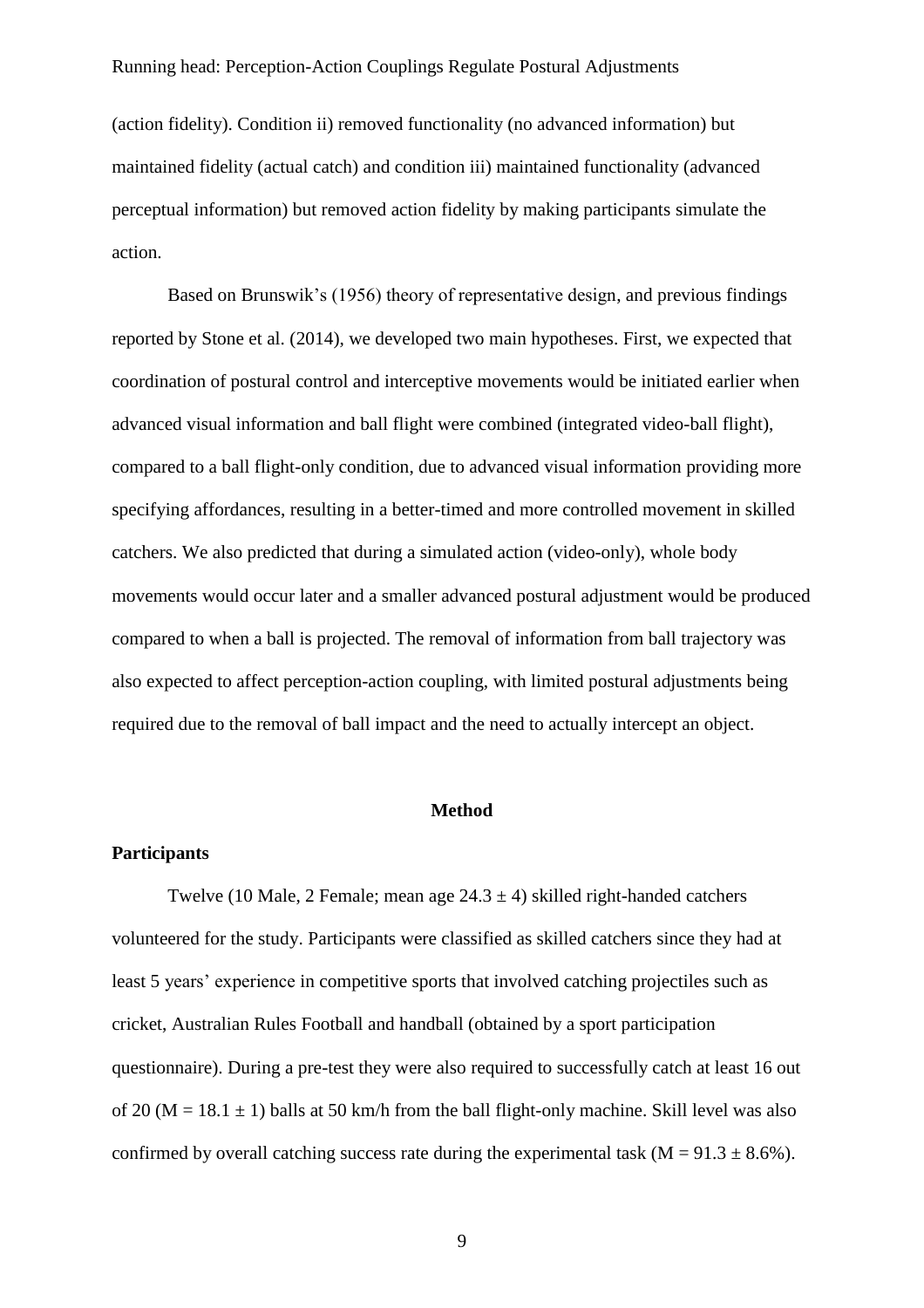Institutional ethics approval was granted by a Research Ethics Committee and all participants provided informed consent.

### **Apparatus**

A custom-built apparatus (see Stone et al., 2013, for a detailed description) integrated a ball projection machine (Spinefire Pro 2, Spinfiresport, Tennis Warehouse, Victoria, Australia) with a PC (Windows XP, Microsoft, USA), video projector (BenqMP776s, Benq, Australia) and a freestanding projection screen (Grandview, Grandview Crystal Screen, Canada) with a 15 cm whole cut into the screen. This enabled a video to be projected onto the screen and synchronised with ball projection. Videos of an actor throwing a ball were captured from the participant's viewing perspective (see Figure 1). The criteria for a video to be selected for presentation were: in a filmed throw, the ball had to hit a target area of 1 m x 1 m at a speed of  $50 \pm 2$  km/h measured using a radar gun. Five videos were selected to ensure the actor's throw remained consistent across all trials. Three conditions, each with 30 trials, were created; A *video-only* condition where a video of a ball being thrown was shown with no ball being projected; A *ball flight-only* condition, where balls were projected from a machine without an accompanying video of a throw; finally, an *integrated video-ball flight* condition which synchronised videos of a throwing action with ball flight-only from a machine. Final Cut Pro software (Apple, California, USA) was used to edit footage so that the spatial location of ball release occurred at the same position in each trial. Time to ball release was recorded and aligned within the software to ensure accurate synchronisation of the image of the thrower's release of the ball and its projection from the machine.

Kinematic data from participants were collected using a VICON MX System consisting of 10 MX-T-40S cameras recording data at 500 Hz. Markers were placed using a kinematic gait model and marker set (Plug-In-Gait, VICON, Peak, Oxford, UK) on the  $7<sup>th</sup>$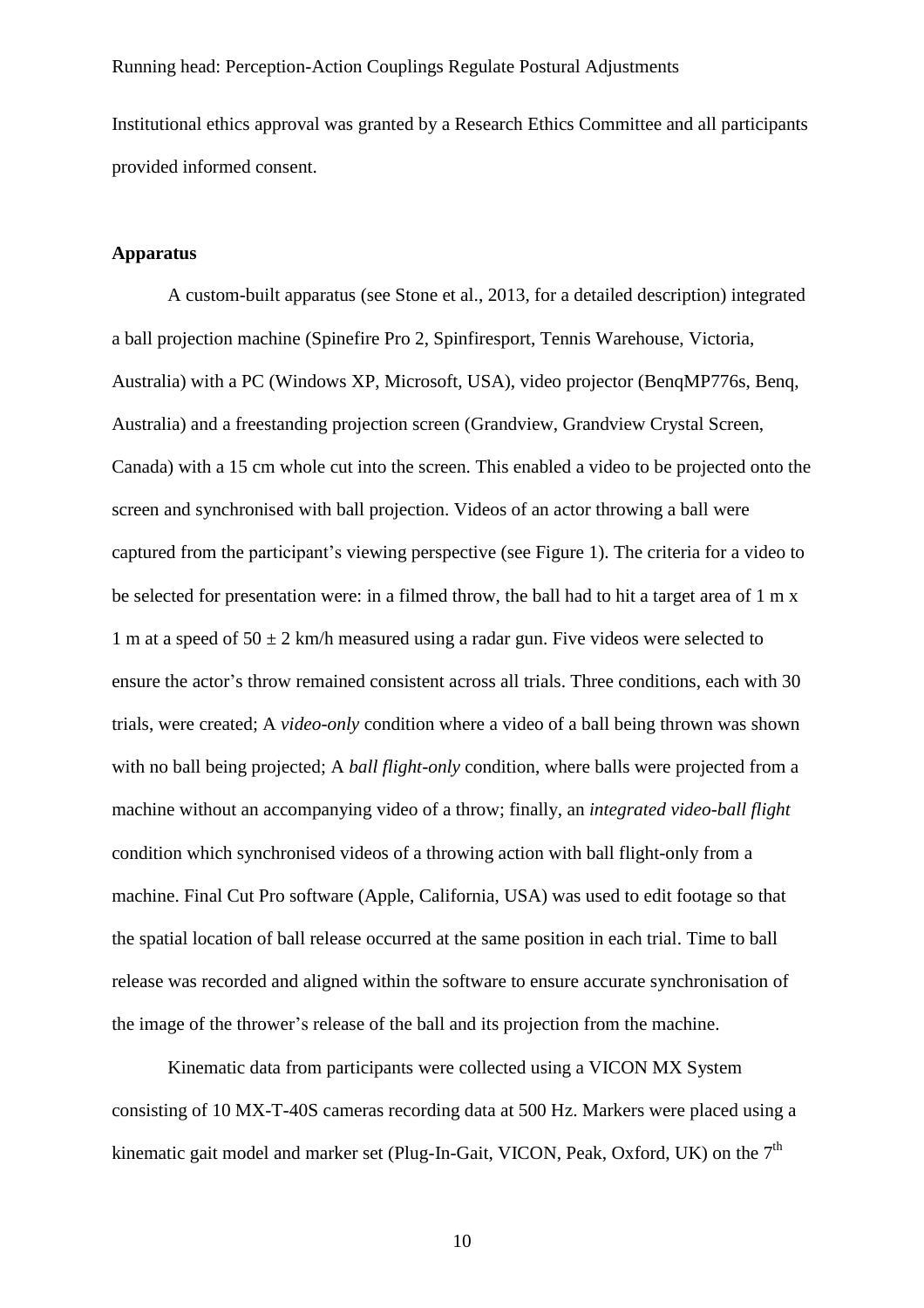cervical vertebrae,  $10<sup>th</sup>$  thoracic vertebrae, clavicle, sternum, right back, left and right shoulder (Acromio-clavicular joint), left and right upper arm, left and right elbow (lateral epicondyle), left and right forearm, left and right wrist a and b, left and right finger (dorsum of the hand just below the head of the second metacarpal), left and right anterior superior iliac spine, sacral, left and right lateral epicondyle of knee, left and right thigh, left and right ankle (lateral malleolus along), left and right tibia, left and right toe (second metatarsal head), and left and right heel (calcaneous at the same height above the plantar surface of the foot as the toe marker). Two additional markers were placed on the end of the right distal phalanges of the index finger and thumb. A 14-segment model consisting of feet, shanks, thighs, pelvis, thorax/abdomen, upper arms, lower arms and hands was created using VICON Nexus Plugin-Gait. Kinetic data were collected using a force plate (AMTI OR6) at 1000Hz, which was synchronised with VICON Nexus.

### **Procedure**

First, an overview of the apparatus was provided and sport participation questionnaires completed by participants. Without synchronised videos, three practice trials at a ball velocity of 50 km/h were performed, followed by a 20-trial pre-test of participant catching skill. Using the Plug-in-Gait guidelines, reflective markers were attached using double-sided tape. Five further trials were performed with videos of a thrower's actions available to enable participant familiarisation with equipment. Thirty trials in each of three blocked conditions were undertaken in a counterbalanced design: ball flight-only, integrated video-ball flight, and video-only. Participants were asked to catch the balls during ball flightonly and the integrated video-ball flight conditions. They were asked to simulate a catch during video-only trials by timing and placing their hand at the location where they expected the ball to arrive, had it been projected. Participants were asked to attempt to catch the ball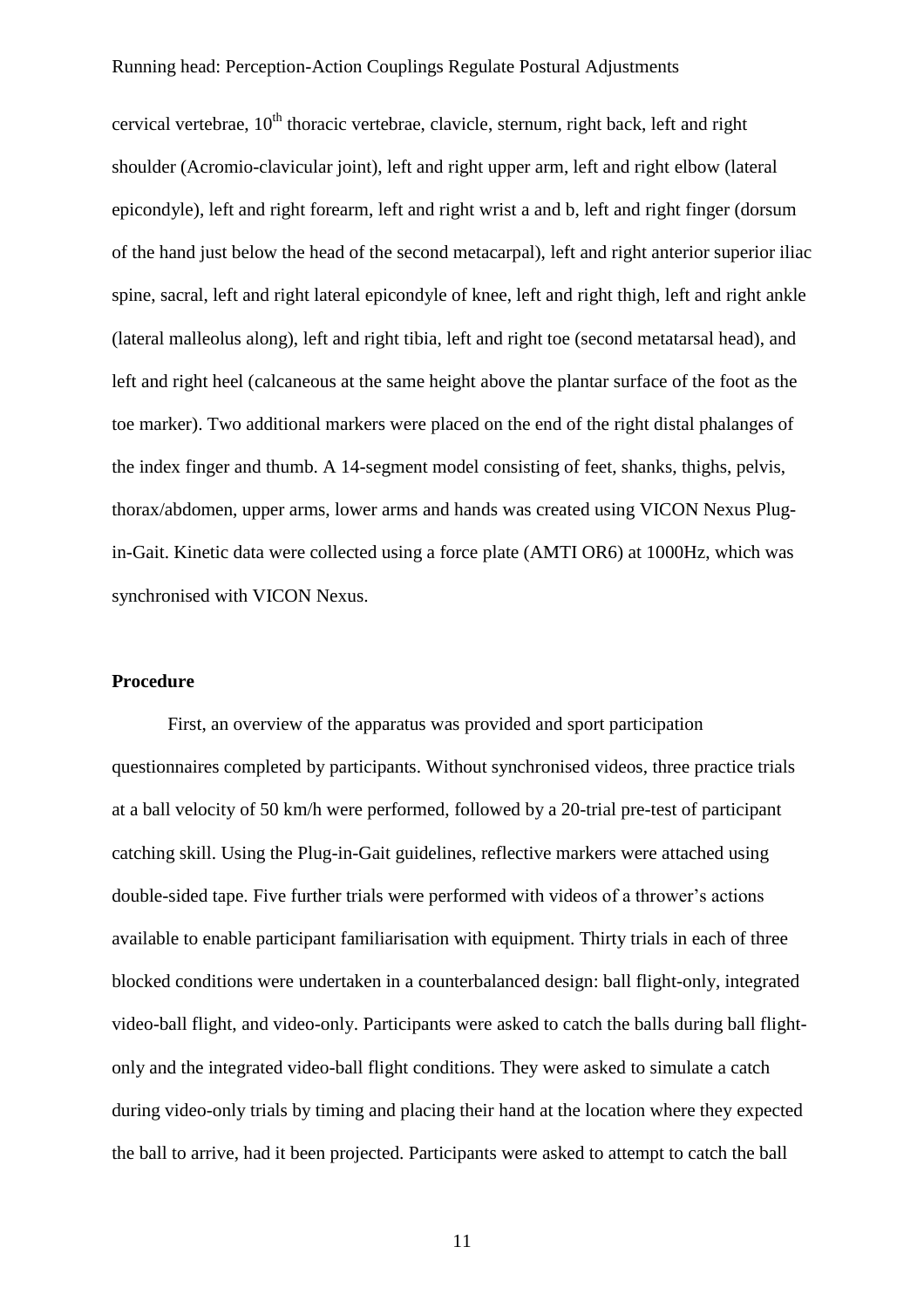with their dominant (right) hand while standing 7 m away from the screen, starting in a relaxed position with their hand by their side and feet shoulder width apart. The ball (midpressed tennis balls, 66mm diameter) was placed into the projection machine and the apparatus was activated after a random interval between 0-3 seconds; depending on the experimental condition, the video and/or ball were projected. The only instructions given to participants were to attempt to catch the ball or simulate a catching action, which enabled analysis of emergent behaviors. Two researchers independently recorded the outcomes of catching performance for each trial to ensure reliability. In order to prevent fatigue, participants were given a 2-5 minute break between blocks. No discomfort or impediment was reported when catching the ball using the equipment. Acoustic information from the apparatus was removed by having participants wear earplugs.

### **Data Processing and Analysis**

During integrated video-ball flight and ball flight-only conditions, each performance outcome was recorded as a catch or drop, with success rate expressed as a percentage of trials (after Stone et al., in press). Kinematic and kinetic data of participant catching actions/simulations were recorded and analysed off-line using VICON Nexus software and MS Excel. Kinematic and kinetic data were smoothed using a Butterworth filter (set to 8Hz and 20Hz respectively). Of 1,080 trials recorded across all participants, 56 trials (5.1%) were removed from analysis due to technical faults. The onset of movement was calculated by calculating the forward acceleration of the right hand marker with a velocity threshold change of 5m/s or greater, with all trials realigned to this point  $(T_{on})$  (after Stone et al., in press). Each trial was analysed from 300 ms before to 800 ms after  $T_{on}$  (based on Tijtgat et al., 2013). All joint angles, centre of pressure (COP) and centre of mass (COM) are expressed relative to their baseline values (averaged between 500 and 300ms before  $T_{on}$ ).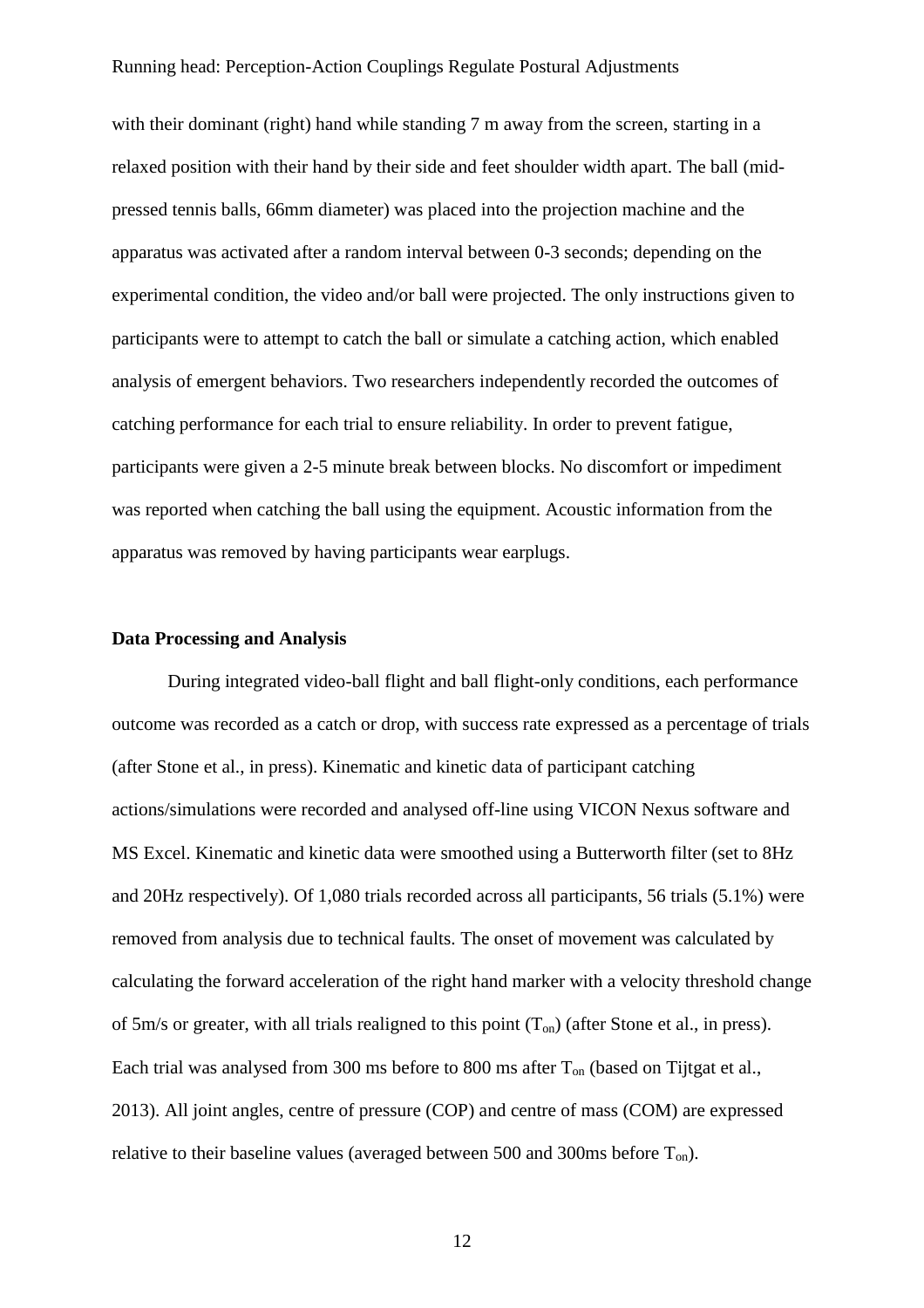Joint angle data were produced using the Plug-in-Gait (PIG) model. The model consisted of fourteen body segments, pelvis, femur (2), tibia (2), feet (2), humerus (2), radius (2) hands (2) and thorax. Angular displacement (°) of flexion/extension was calculated on the right side for ankle, knee, hip, shoulder, elbow, wrist and the spine and thorax. In the sagittal plane, the positive sign corresponds to flexion and the negative to extension.

Displacement of COP in the anterior-posterior direction was calculated using the approximation method (Winter et al., 1996).

$$
COP = My + Fx * d/Fz
$$

My = moment in sagittal plane. Fz and Fx are the vertical and anterior components of ground reaction force (GRF) and d is the distance from the origin of the force platform to the surface. Body mass and height with seven anthropometrical measures, leg length, knee, ankle, elbow and wrist width and shoulder offset and hand thickness for each participant were entered into the PIG model. These measures with kinematic data were used to calculate the body's COM position. COM in the sagittal (COMx), front (COMy) and transverse (COMz) planes were analysed. Timing of displacement onset in COP (COP-Onset), COMx (COMx-Onset), COMy (COMy-Onset) and COMz (COMz-Onset) was initially determined by a trained researcher and confirmed by an acceleration rise of the signal of 0.5 m/s<sup>2</sup> (Santos et al., 2010b; Tijtgat et al., 2013). Peak displacements in COP (Peak-COP) and each plane of COM, (Peak-COMx, Peak-COMy and Peak-COMz) and respective times were calculated (Time-to-peak-COP, Time-to-peak-COMx, Time-to-peak-COMy and Time-to-peak COMz) and used as an indication of postural control (Santos et al., 2010b). Time from COP Onset to Peak-COP was calculated by subtracting Time-to-peak COP from COP-Onset and temporal changes in displacement of COP are presented as an average over 50 ms intervals (see Figure 2). Descriptive statistics for the performance outcomes of successful catches and dropped balls in the ball-flight-only and integrated video-ball flight conditions for both COP and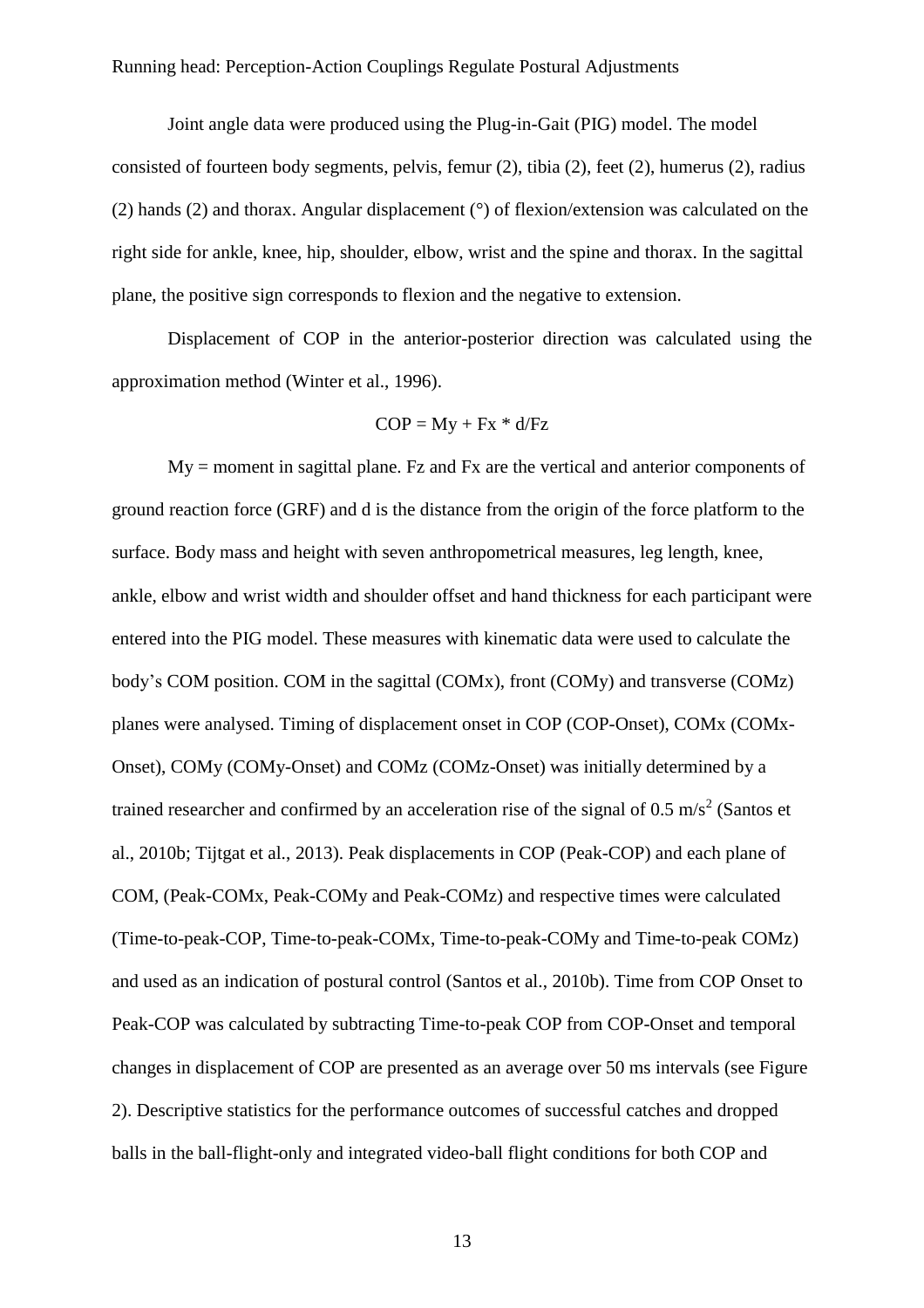COM variables are also presented (Table 1). With three participants successfully catching all the balls during the integrated video-ball flight condition, mean values for nine participants were used to calculated the values for dropped catches in these conditions. Each of these measures provided insights into participants' regulation of posture during performance of the catching action.

Mean displacement values of each angle were calculated for 4 epochs to examine segmental control (using criteria of Santos et al., 2010b). Epochs 1 and 2 were based on methods from previous studies of anticipatory postural adjustments (Shiratori & Latash, 2001; Santos et al., 2010b). Epochs 3 and Epochs 4 were selected on the corrective postural control adjustments observed in the trunk and leg muscles during catching (Tijtgat et al., 2013).

The epochs used were aligned to  $T_{on}$  with epoch 1 (Ep1) -200 ms to -50 ms, epoch 2 (Ep2) -50 ms to +100 ms, epoch 3 (Ep3) +100 ms to 250 ms and epoch 4 (Ep4) +250 ms to 400 ms. Epochs 1 and 2 are considered to reveal advanced postural adjustments, with 3 and 4 showing compensatory postural adjustments. These epochs were used for statistical analysis and a temporal evaluation is also presented for each angle averaged over 50 ms intervals.

#### **Statistical Analyses**

A dependent measures t-test was performed on catching performance outcome data observed in integrated video-ball flight and ball-flight only conditions. Multiple repeated measures ANOVAs (Condition (3) x Variable) were used to analyse COP-onset, COMxonset, COMy-onset, COMz-onset, Peak-COP, Peak-COMx, Peak-COMy, Peak-COMz, Time to Peak COMy Time to Peak COMx and Time to Peak COMz.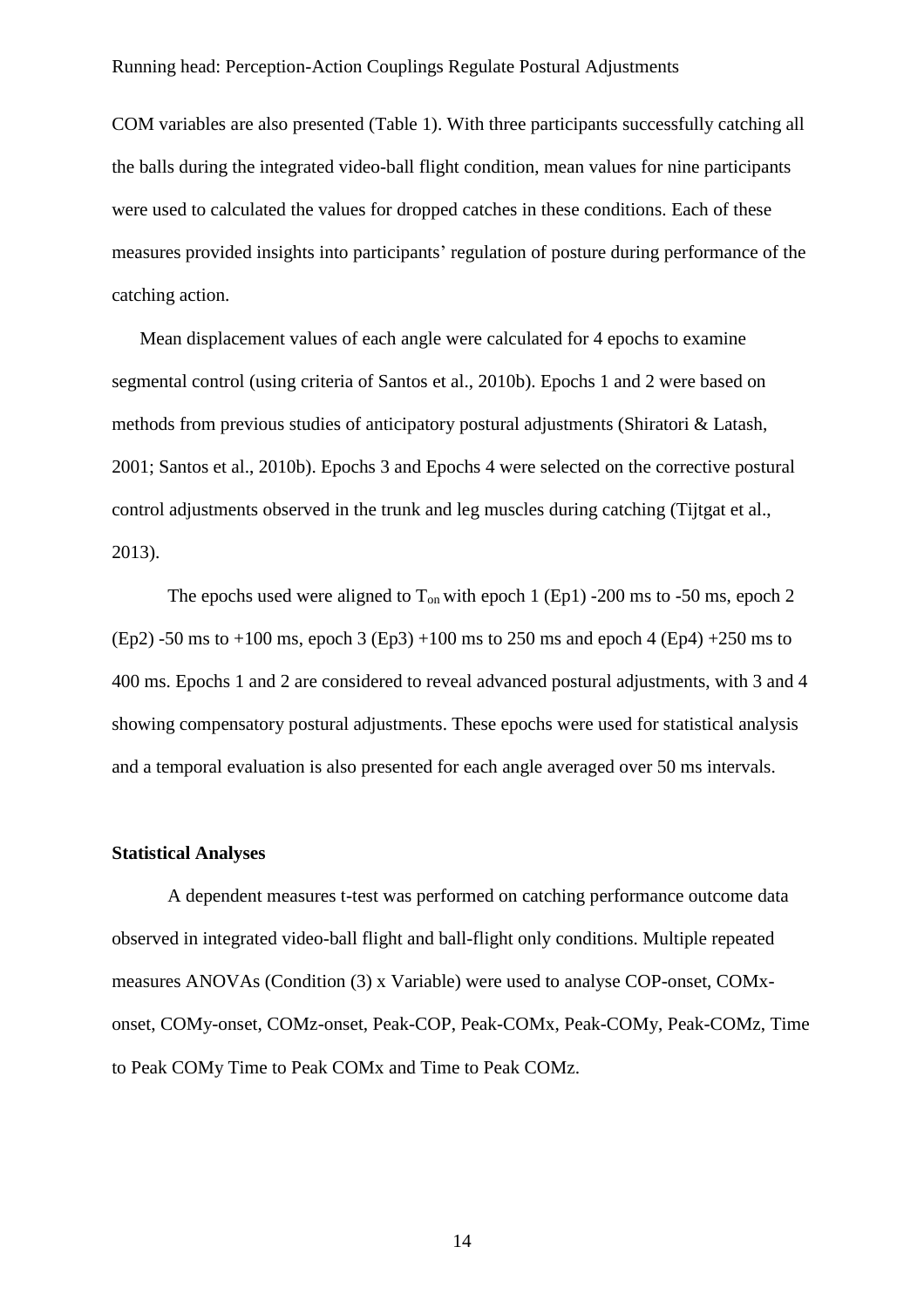Multiple two-way repeated measures ANOVAs were used (Condition (3) and epochs (4)) to analyse joint angles (Ankle, Knee, Hip, Spine, Thorax, Shoulder, Elbow, Wrist). A Greenhouse-Geisser correction was applied to any violations of sphericity with the repeated measures variables. Post-hoc testing was used to further analyse any main effect differences using a Bonferroni correction. If an interaction was present, simple effects analysis, with a Bonferroni correction was applied. Mean and standard error data are presented with all times displayed in ms. Partial eta squared  $(np^2)$  is used for effect size estimations of ANOVA main effects with Cohen's *d* presented, when appropriate, for post-hoc analyses.

#### **Results**

### **Catching Performance Outcomes**

Performance condition affected catching performance outcomes  $t(1, 11) = 2.285$ , *p*  $\alpha$ ,  $\alpha$ ,  $d = 0.79$  with catching success being greater in the integrated video-ball flight condition  $(94.7\% \pm 4.8\%$  of balls caught) than in the ball flight-only condition  $(88\% \pm 11.1\%)$ .

### **COP and COM**

Statistical outcomes for analysis of both COP and COM measures are summarised in Table 1. Two significant effects of conditions on COP were revealed. First, performance condition had a main effect on COP-Onset ( $p < .05$ ,  $\eta p^2 = .40$ ), with post-hoc tests showing that in the ball flight-only condition, COP-Onset emerged significantly later than in the integrated video-ball flight condition ( $p < .001$ ,  $d = 2.1$ ). Second, performance condition affected the time difference between COP-Onset to Time-of-Peak-COP ( $p < .05$ ,  $\eta p^2 = .31$ ) with post-hoc tests showing a smaller time difference in the ball flight-only condition compared to the integrated video-ball flight condition ( $p < .05$ ,  $d = 1.3$ ).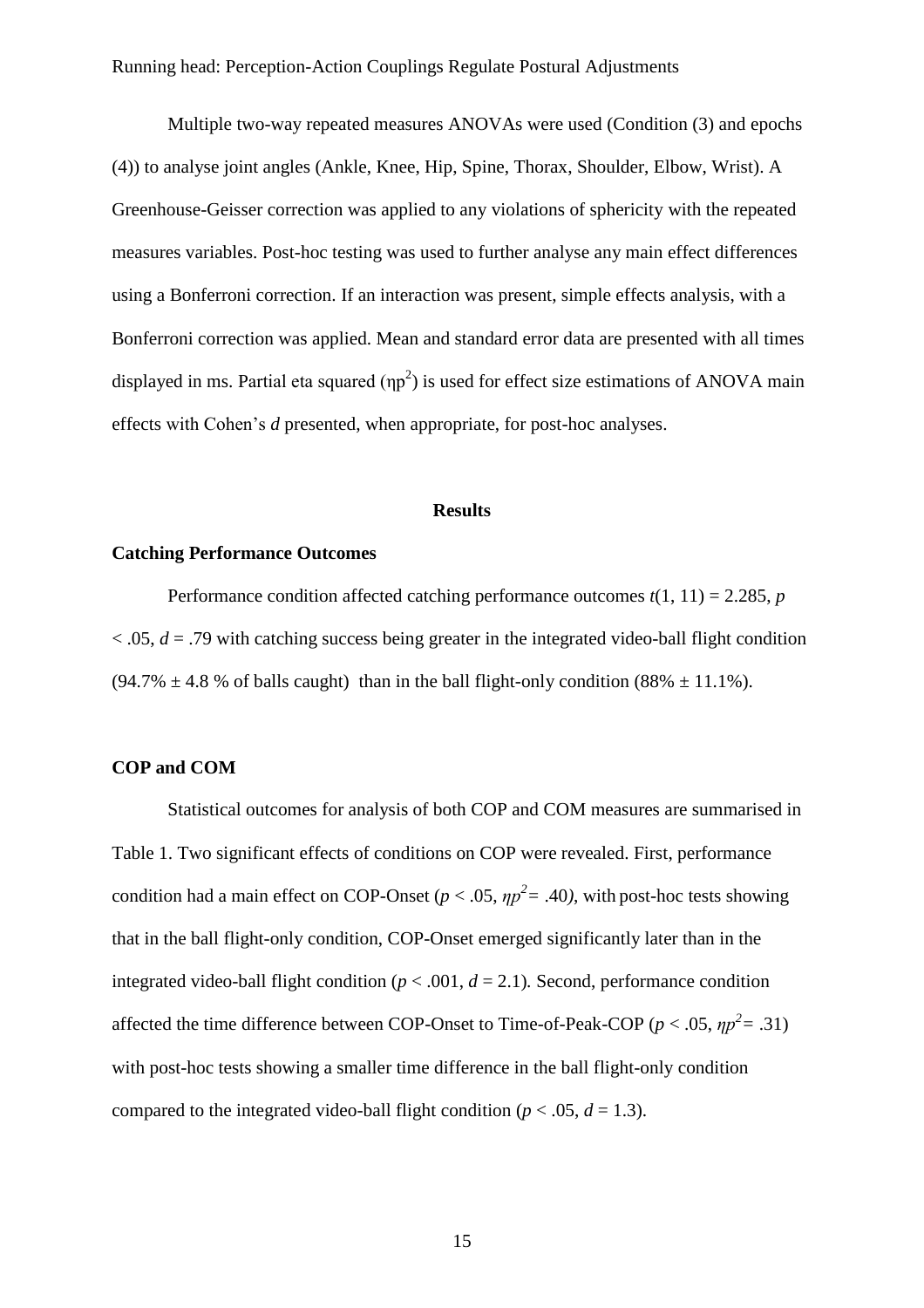Changes in COMz and COMy were observed between conditions, with COMz-Onset being affected by performance condition ( $p < .001$ ,  $np^2 = .56$ ). All COMz-Onset values emerged before  $T_{on}$ , with post-hoc tests revealing that this effect emerged earlier in the integrated video-ball flight condition than in the ball flight-only ( $p < .05$ ,  $d = 1.3$ ) and videoonly conditions ( $p < .05$ ,  $d = 1.24$ ). There was also a main effect of performance condition on Peak-COMz ( $p < .05$ ,  $\eta p^2 = .26$ ) with post-hoc tests showing a smaller peak displacement for Peak-COMz emerging in the integrated video-ball flight condition compared to the videoonly condition ( $p < .05$ ,  $d = .80$ ). Performance condition also affected Time-to-peak-COMz  $(p > .05, \eta p^2 = .30)$  with post-hoc tests showing that the Time-to-peak-COMz emerging in the ball flight-only and video-only conditions occurred later than in the integrated video-ball flight condition ( $p = .046$ ,  $d = 1.1$ ,  $p < .05$ ,  $d = .88$  respectively).

There was also a main effect of performance condition on COMy-Onset ( $p < .05$ ,  $np^2$ ) *=* .35). Post-hoc tests showed that in the integrated video-ball flight condition, COMy-Onset emerged before  $T_{on}$  and differed in value in the ball flight-only ( $p < .05$ ,  $d = .82$ ) and videoonly ( $p < .05$   $d = .86$ ) conditions, with their onsets emerging after  $T_{on}$ . Performance condition had a main effect on Time-to-peak-COMy  $(p < .05, np^2 = .28)$ . Post-hoc tests showed that Time-to-peak-COMy emerged earlier during the integrated video-ball flight condition than in both the ball flight-only ( $p = .071$ ,  $d = .76$ ) and video-only ( $p = .052$ ,  $d = .72$ ) conditions (see Figure 3).

#### **Angles**

#### **Postural Control - Hip, Knee, Ankle, Spine and Thorax**

Performance condition had a main effect on ankle displacement values,  $F(2, 22) =$ 19.11,  $p < .000$ ,  $\eta p^2 = .64$ . Post-hoc tests showed in the ball flight-only (4.0°  $\pm$  .8°) and integrated video-ball flight  $(5.2^{\circ} \pm 1.1^{\circ})$  conditions, ankle displacement values were greater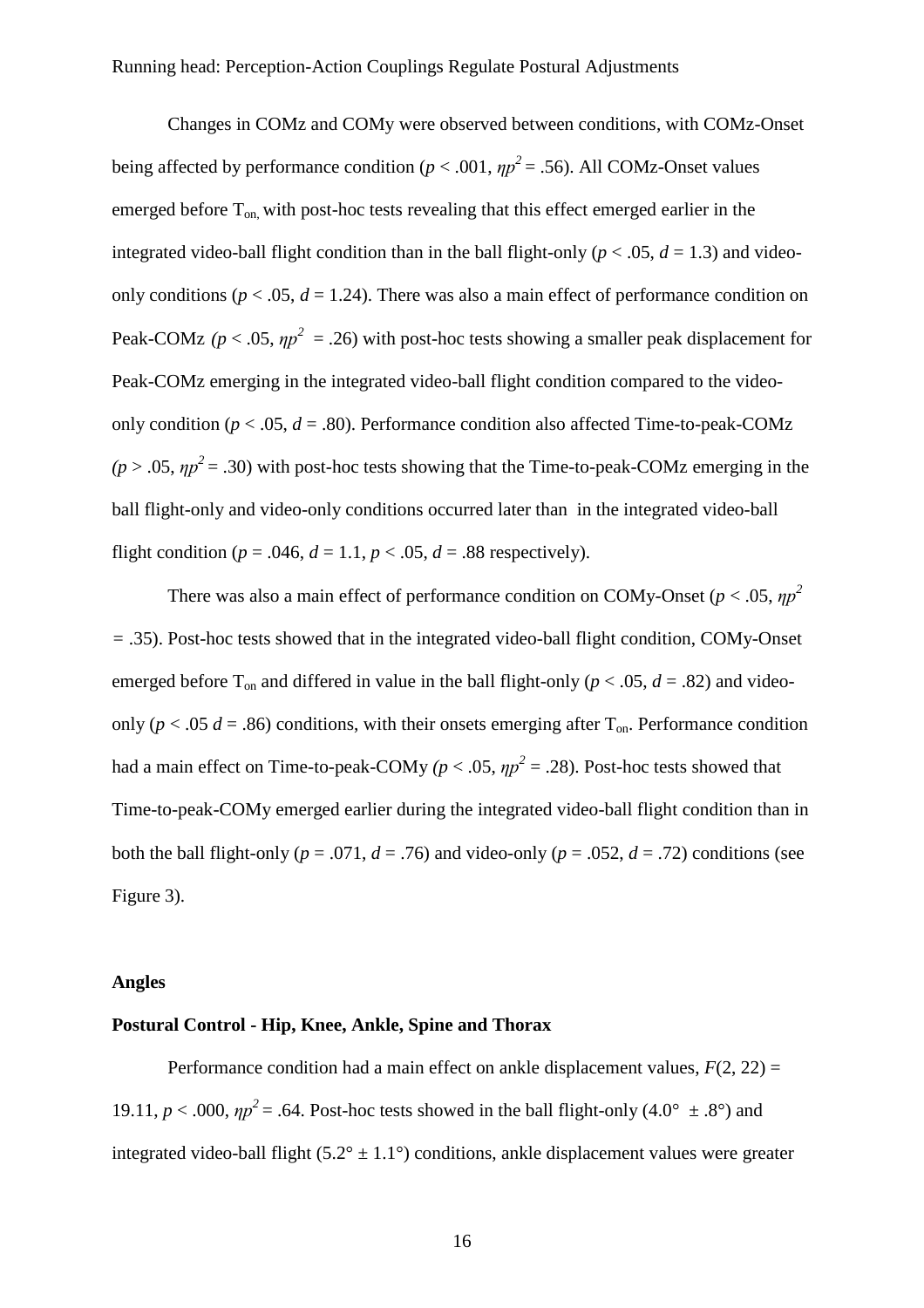than in the video-only  $(0.1^{\circ} \pm 0.1^{\circ})$  condition ( $p < .000$ ,  $d = 2.10$  and  $p < .05$ ,  $d = 1.90$ respectively)(see figure 4). Epochs had a main effect on ankle displacement values *F*(1.08, 11.79) 19.89,  $p < .001$   $np^2 = .64$ . Post-hoc tests showed differences between ankle displacement values at all epochs, with greater ankle displacement values observed as time increased; Ep1 (1.0°  $\pm$  0.2°) displayed smaller displacement values than Ep2 (1.9°  $\pm$  0.4°), Ep3 (3.8°  $\pm$  0.7°) and Ep4 (5.8°  $\pm$  1.1°) (all *p*'s < .05, *d* = .84, *d* = 1.50, *d* = 1.70 respectively). Ankle displacement values in Ep2 were smaller than in Ep3 ( $p < .05$ ,  $d = .89$ ) and Ep4 ( $p < .05$ ,  $d = 1.34$ ). Ep3 also revealed smaller ankle displacement values than Ep4 ( $p$ )  $\alpha$  < .05, *d* = .63). There was also a significant performance condition x epoch interaction,  $F(1.30, 14.29) = 23.15, p < .000, \eta p^2 = .68.$ 

Performance condition had a main effect on knee displacement values  $F(2, 22) =$ 7.93,  $p < .05$ ,  $np^2 = .42$ . Post-hoc tests showed that the ball flight-only  $(5.8^\circ \pm 1.6^\circ)$  and integrated video-ball flight (6.0°  $\pm$  1.7°) conditions revealed greater knee displacement values than the video-only condition  $(-0.1^\circ \pm .1^\circ)$ , both  $p's < .05$ ,  $d = 1.30$ ,  $d = 1.31$  respectively). Epochs also affected knee displacement values  $F(1.07, 11.78) = 16.53, p < .001, \eta p^2 = .60$ . Post-hoc tests showed that, as time increased, magnitude of knee displacement values increased, (Ep1  $1.0^{\circ} \pm 0.4^{\circ}$ ; Ep2  $2.0^{\circ} \pm 0.6^{\circ}$ ; Ep3  $4.9^{\circ} \pm 1.2^{\circ}$ ; Ep4  $7.9^{\circ} \pm 1.8^{\circ}$ ; with knee displacement values in each epoch significantly different from each other, *p's* < .05). There was also a condition x epoch interaction  $F(1.41, 15.51) = 8.32, p = <.05, \eta p^2 = .43.$ 

A summary of descriptive statistics for significant interactions of joint angle x epoch is presented in Table 2. Analysis showed that during the video-only condition, both ankle and knee displacement values did not change across epochs (both  $p > .05$ ). In contrast, in the ball flight-only condition, ankle and knee displacement values increased as time progressed (both  $p < .05$ ). Similarly, during the integrated video-ball flight condition, ankle displacement values increased across all epochs  $(p < .05)$ , with increases in all epochs at the knee, apart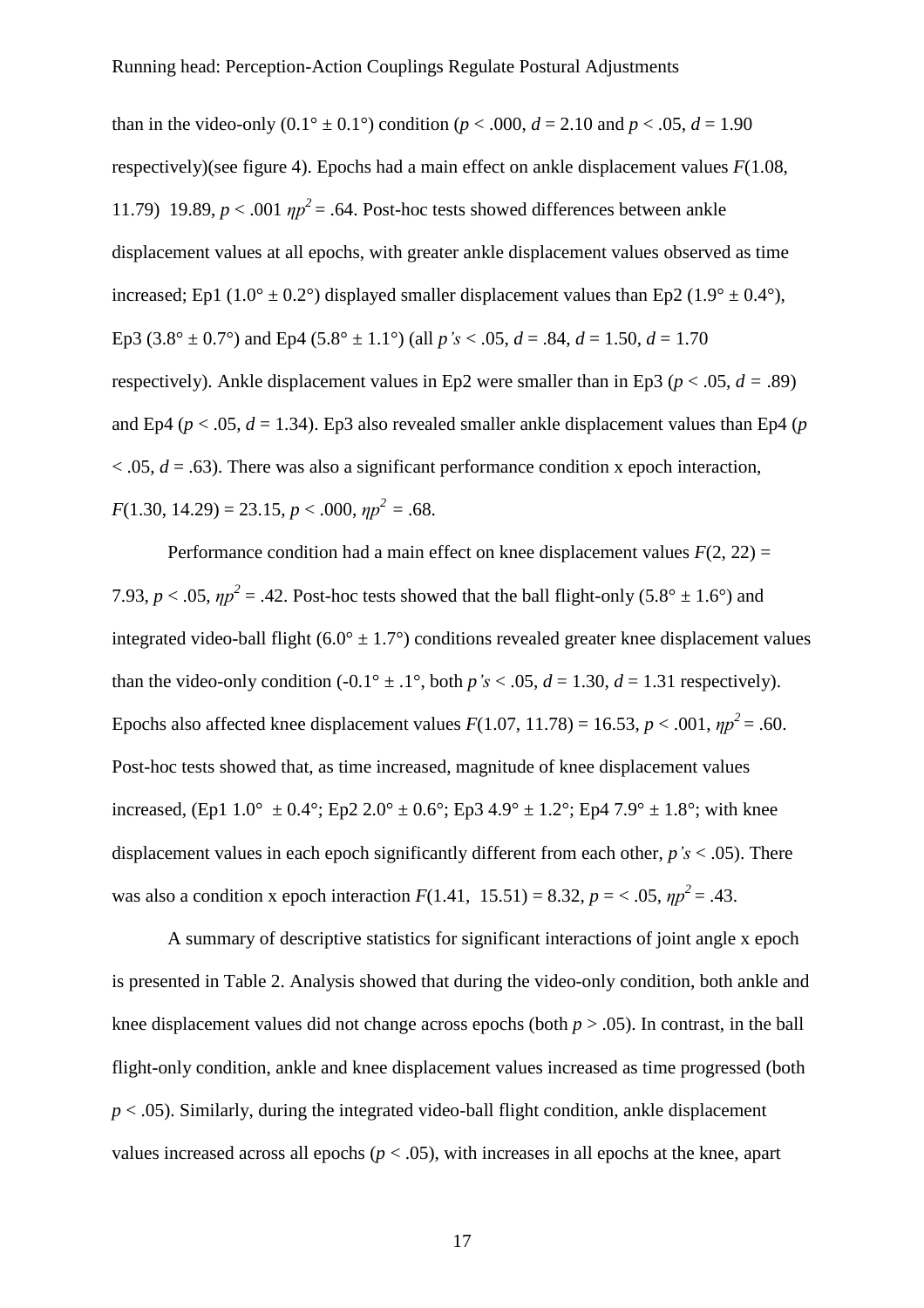from Ep1 and Ep2 ( $p > .05$ ) and Ep3 and Ep4 ( $p > .05$ ). During Ep1 and Ep2 (anticipatory epochs) greater increases in ankle displacement values were seen in integrated video-ball flight condition than ball flight-only condition (Ep1  $p < .05$ ,  $d = 1.30$ , Ep2  $p < .05$ ,  $d =$ 1.01 ). Greater knee displacement values were observed at Ep1 in the integrated video-ball flight condition than in the ball flight-only condition ( $p < .05$ ,  $d = 1.02$ ). During the final three epochs, ankle displacement values in the video-only condition were consistently smaller than in the ball flight-only condition (Ep2,  $p < .05$ ,  $d = 1.37$ ; Ep3,  $p < .001$   $d = 2.05$ ; Ep4,  $p$  $< .001, d = 2.02$ ) and in the integrated video-ball flight condition (Ep2,  $p < .05, d = 1.5$ ; Ep3,  $p < .001$ ,  $d = 1.95$ ; Ep4,  $p < .000$ ,  $d = 2.25$ ). Similar observations were noted for knee displacement values which were smaller in the video-only condition than the ball flight-only condition (Ep2  $p < .05$ ,  $d = 1.38$ ; Ep3,  $p < .05$ ,  $d = 1.44$ ; Ep4,  $p < .05$ ,  $d = 1.43$ ) and the integrated video-ball flight condition (Ep2,  $p = .056$ ,  $d = 1.12$ ; Ep3,  $p < .05$ ,  $d = 1.41$ ; Ep4,  $p < .05$ ,  $d = 1.65$ ).

Performance condition had no main effect on hip displacement values *F*(1.13, 12.42)  $= 1.90, p > .05$ , or epochs  $F(1.02, 11.23) = 2.05, p > .05$ . There was also no displacement x epoch interaction  $F(1.21, 13.32) = 2.79, p > .05$ .

Performance condition and epochs had no main effect on thorax displacement values  $F(2, 22) = 1.74$ ,  $p > .05$ ,  $np^2 = .14$  and  $F(1.14, 12.51) = 3.24$ ,  $p > .05$  respectively. There was also no performance condition x epochs interaction  $F(1.79, 19.72) = 1.11, p > .05, \eta p^2 = .09$ .

Performance condition did not have a main effect on spine displacement values *F*(2,  $22$ ) = 1.76,  $p > 0.05$ ,  $\eta p^2 = 0.14$ , and nor did Epochs  $F(1.06, 11.65) = 0.53$ ,  $p > 0.05$ . There was also no performance condition x epochs interaction,  $F(2.02, 22.25) = .81$ ,  $p > .05$ .

### **Catching Arm**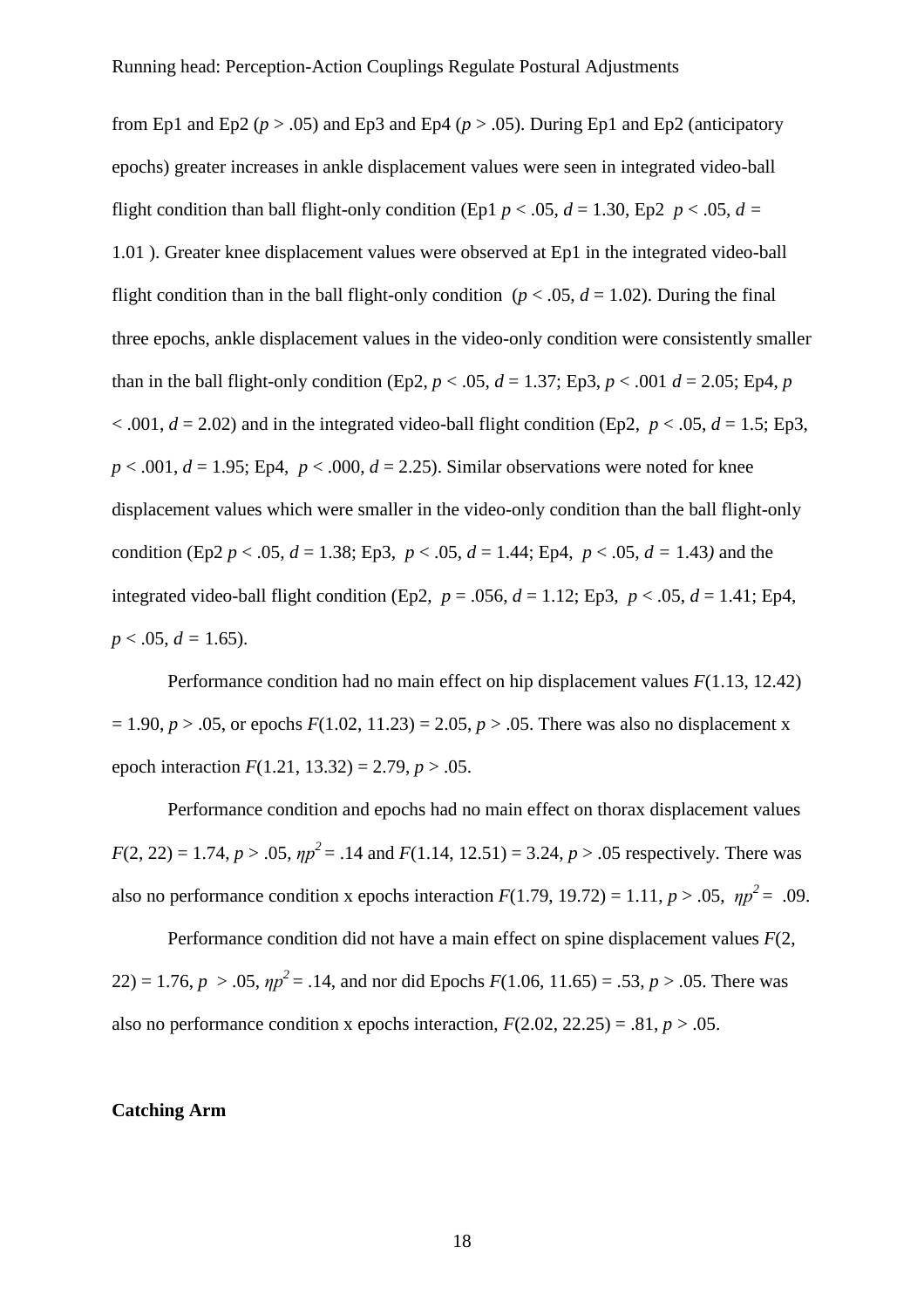Performance condition had no effect on shoulder displacement values *F*(1.23, 13.58) = .39, *p* > .05, and nor did Epochs *F*(1.41, 15.55) = 100.73, *p* < .000, *ηp <sup>2</sup>*= .90. Shoulder displacement values differed from one another at all epochs ( $p < .001$ ), with shoulder displacement values increasing as time progressed (Ep1  $4.0 \pm 1.2^{\circ}$ ; Ep2  $8.5 \pm 1.5^{\circ}$ ; Ep3 25.0  $\pm$  2.1°; Ep4 39.3  $\pm$  2.1°). A significant performance condition x epochs interaction was observed,  $F(1.62, 17.80) = 4.69, p < .05, \eta p^2 = .30$  (see figure 4).

Performance condition had no main effect on elbow displacement values *F*(2, 22)  $= .46, p > .05, \eta p^2 = .04$ . There was a main effect of Epochs on elbow displacement values *F*(5.41, 13.28) = 46.92, *p* < .000,  $np^2$  = .81. Post-hoc tests showed elbow displacement values at Ep1 (5.4  $\pm$  1.0°) were smaller than in Ep2 (16.8  $\pm$  2.1°, *p* < .000, *d* = 2.01), Ep3  $(34.0 \pm 3.8^{\circ}, p < .000 d = 2.94)$  and Ep4  $(34.6 \pm 4.4^{\circ}, p < .000 d = 2.65)$ . At Ep2 elbow displacement values were smaller than in Ep3 ( $p < .000 d = 1.60$ ) and Ep4 ( $p < .001 d =$ *1.49*). There was also a performance condition x epochs interaction  $F(2.05, 22.50) = 3.56$ , *p*  $< .05, \eta p^2 = .25.$ 

Performance condition did not have a main effect on wrist displacement values *F*(2,  $22$ ) = .18,  $p > .05$ ,  $np^2 = .02$ . Epochs revealed a main effect on wrist displacement values *F*(1.22, 2.06) = 54.49, *p* < .000,  $np^2$  = .83. Ep1 (6.0 ± 1.2°) revealed smaller wrist displacement values than Ep2 (17.4  $\pm$  2.5°, *p* < .000, *d* = 1.69), Ep3 (24.7  $\pm$  3.4° *p* < .000, *d* = 2.15) and Ep4 (25.9  $\pm$  3.1°, *p* < .000, *d* = 2.4). Values of wrist displacement at Ep2 were smaller than Ep3 ( $p < .001$ ,  $d = .70$ ) and Ep4 ( $p < .000$ ,  $d = .86$ ). A condition x epochs interaction was present  $F(2.06, 22.63) = 6.31, p < .05, \eta p^2 = .36$  (see Figure 5).

Simple effects analysis revealed limb displacement changes in all three conditions (see Table 2 for descriptive statistics). Shoulder displacement values increased in each epoch as time progressed ( $p < .05$ ), apart from in the ball flight-only condition at Ep1 and Ep2  $(p > .05)$ . Elbow displacement increased, as time increased, in both integrated video-ball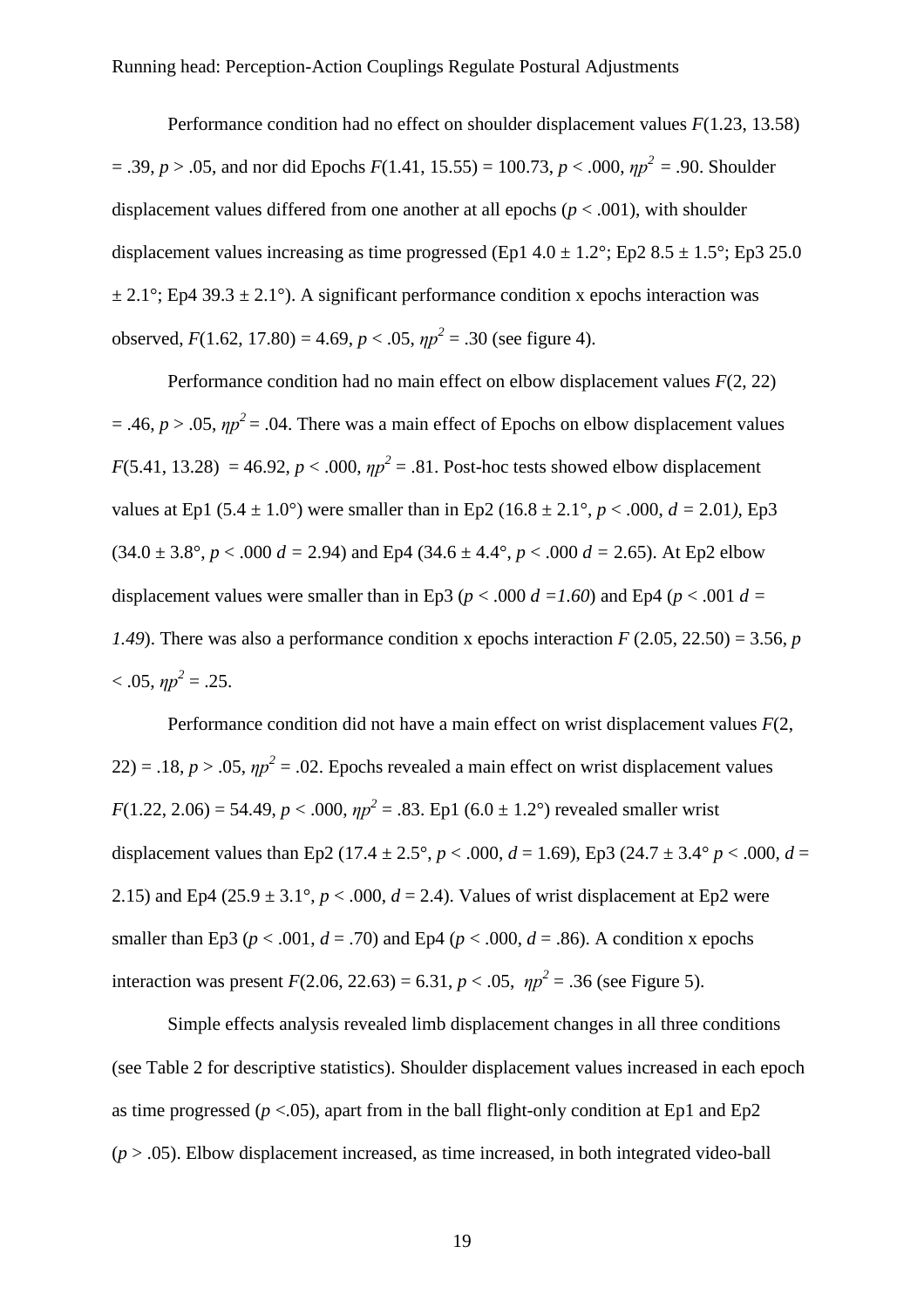flight and ball flight-only conditions, in all epochs ( $p < .000$ ,  $p < .05$  respectively) apart from Ep3 and Ep4 ( $p > .05$ ). Elbow displacement values in the video only condition differed across epochs ( $p < .05$ ), other than in comparisons between Ep2 and Ep4 ( $p > .05$ ) and Ep3 and Ep4  $(p > .05)$ . At the wrist, changes were observed in the ball flight-only condition in all epochs  $(p < .001)$ , apart from in comparisons between Ep3 and Ep4 ( $p > .05$ ). In the video only condition the wrist displacement values epochs were again different across all epochs (*p*  $\lt$ .05) apart from in comparisons between Ep3 and Ep4 ( $p$  >.05) and during integrated videoball flight condition the wrist displacement values were all different, increasing as time progressed ( $p < .05$ ), apart from Ep2 and Ep4, Ep3 and Ep4 ( $p < .05$ ).

At Ep1 increased displacement values were observed in the integrated video-ball flight condition, compared to ball flight-only condition, at the shoulder  $(p < .05, d = 1.14)$ , elbow ( $p < .05$   $d = 1.43$ ) and wrist ( $p < .01$ ,  $d = 1.82$ ). The integrated video-ball flight condition also revealed greater wrist displacement values at Ep1 than in the video-only condition ( $p < .05$ ,  $d = .88$ ). At Ep2 shoulder displacement values were greater in the integrated video-ball flight condition compared to the ball flight-only condition ( $p < .05$ ,  $d =$ 1.45). No differences in shoulder displacement values were observed during Ep3  $(p > .05)$ . However, at Ep4, the integrated video-ball flight condition revealed smaller shoulder displacement values than in the ball flight-only condition ( $p < .05$ ,  $d = .81$ ).

#### **Discussion**

In this experiment we examined how manipulating access to advanced visual information from the image of a thrower's actions, and to vision of ball flight, constrained the organisation of interceptive actions and postural control during performance in a one-handed catching task. Results showed these manipulations produced significant changes in movement patterns, postural regulation behaviors and performance success rates of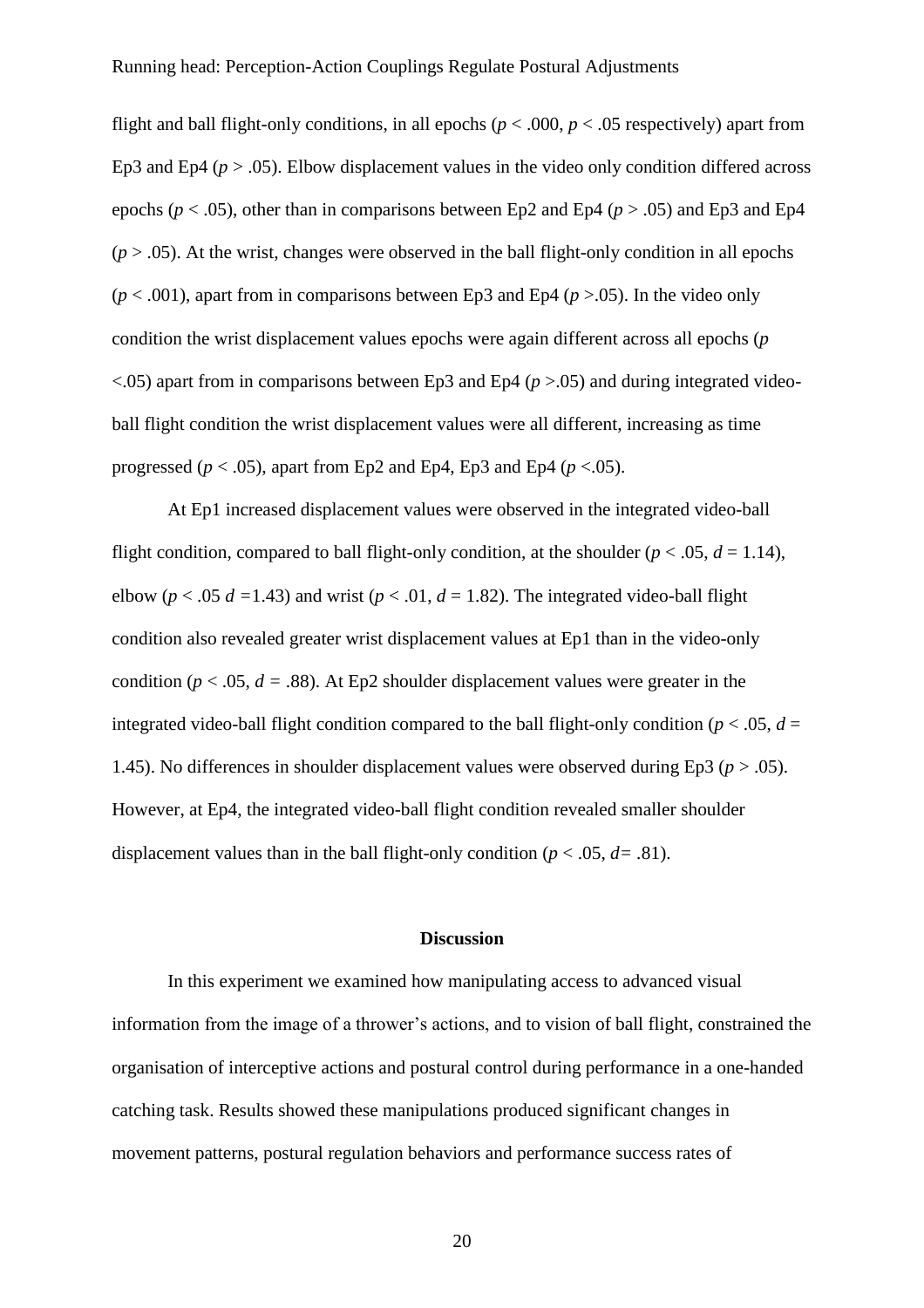participants observed under the three different conditions. These findings demonstrated that postural control and interceptive actions are sensitive to the specific perceptual informational constraints present during performance. Our data confirmed that, not only are interceptive actions directly linked to such perceptual information sources, but so too are the anticipatory postural adjustments that precede these movements.

Although similar movement patterns were observed in the two conditions when a ball was physically intercepted by participants (integrated video-ball flight and ball flight-only), changes in COM and COP behaviors, as well as lower limb joint angles, emerged later when advanced visual information sources were removed. This finding supports our first hypothesis that postural regulation behaviors would emerge earlier in the integrated videoball flight condition, compared to when only ball flight was available. When video and ball flight information were combined, advanced postural adjustments emerged prior to onset of the catching arm, suggesting that participants adapted earlier to the specific postural control requirements of the catching task. The importance of earlier movement initiation during interceptive actions was highlighted when the data were split into catches and drops. It appears that during the integrated video-ball flight conditions earlier movements for COP, COMx, COMy and COMz onsets and time to peak resulted in successful catches. In the ball flight-only condition there was also earlier COP, COMy and COMz onsets during successful catches compared to dropped catches. Yet as the second hypothesis proposed, during a simulated action (video-only condition), limited postural control movements from the lower limbs emerged. Indeed, directional changes emerged upwards in COMz, when catching actions were simulated, compared to a downwards direction in conditions when catches were coordinated. This observation provides support for an ecological dynamics perspective proposing that humans, considered as complex adaptive systems, are capable of functionally altering their behaviors to achieve performance outcomes. Participants in this experiment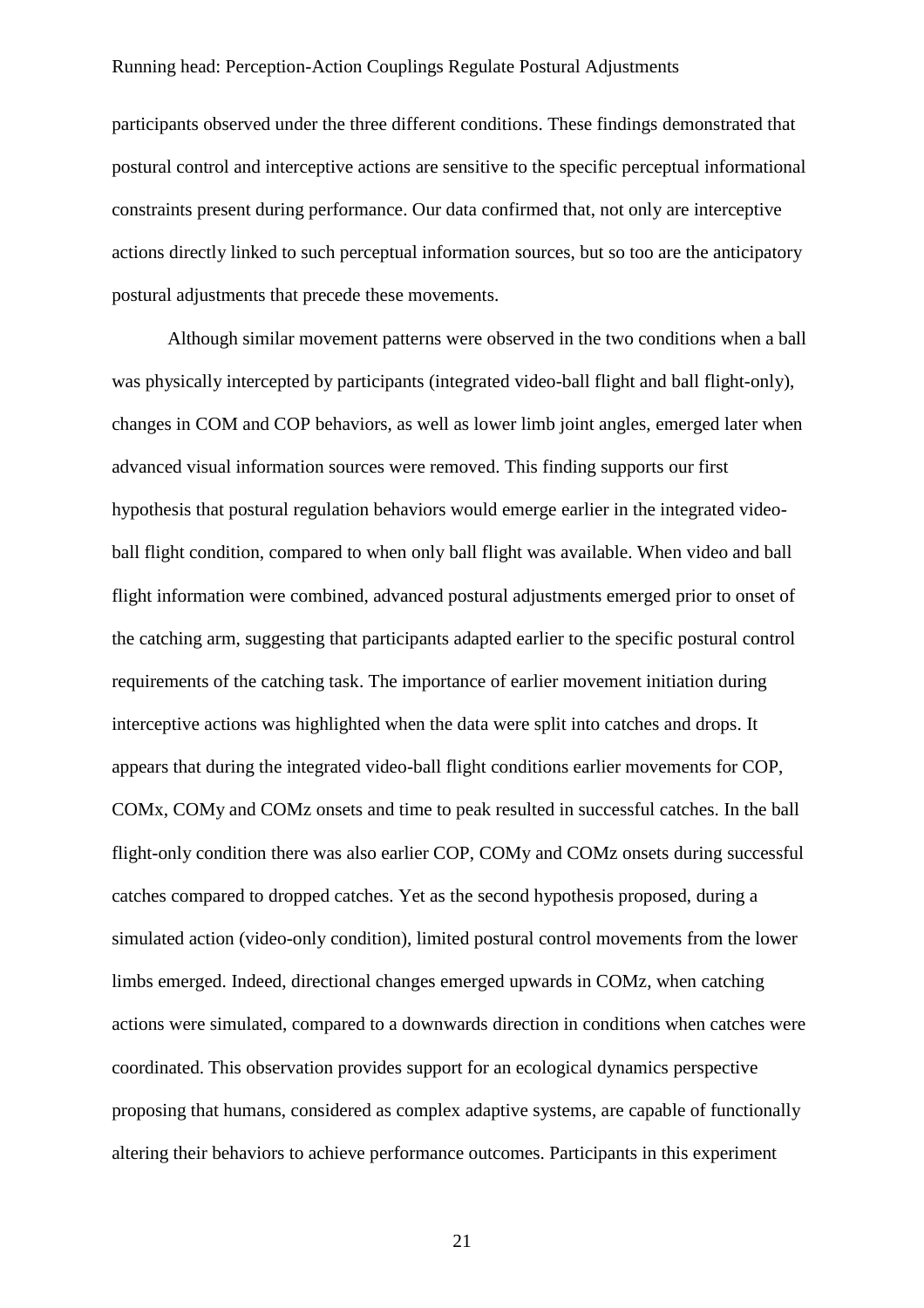displayed an emergent tendency to harness processes of perception and action in adapting their movement patterns with respect to available information in a performance environment (Warren, 2006; Davids et al., 2014).

When performing, or simulating, a one-handed catching action, participants showed the same sequence of postural adjustment initiation in each condition with COP-Onset emerging first followed by changes in COMz, COMy and COMx. Yet the timing of these sequences, in relation to the initiation of movement of the catching arm  $(T_{on})$ , differed across conditions. During the integrated video-ball flight condition, COP-Onset, COMz-Onset and COMy-Onset emerged before the initiation of movement of the catching arm. This observation suggests that, with access to advanced visual information, anticipatory postural adjustments can emerge prior to the coordination of an interceptive movement with the catching arm. Yet when this visual information source was removed (in the ball flight-only condition), despite COMz-Onset emerging prior to initiation of movement of the catching arm, a much shorter time frame was seen (-18 ms). Consequently, COMy-Onset emerged after initiation of movement of the catching arm. This observation suggests that anticipatory postural adjustments, emerging when only ball flight information is available, differed to when advanced visual information and ball trajectory information were combined. These data support those reported by Tijtgat et al. (2013), who showed no clear evidence of advanced postural adjustments during catching when advanced visual information was not available to a catcher. With added affordances that the videos provide, participants were exposed to richer informational constraints that allowed them to more accurately anticipate ball release and organise advanced postural control adjustments accordingly, which ultimately resulted in improved catching performance.

This proposal is further supported by differences observed in the timing between initiation of COP-Onset to Time-to-peak-COP. This transition period took longer when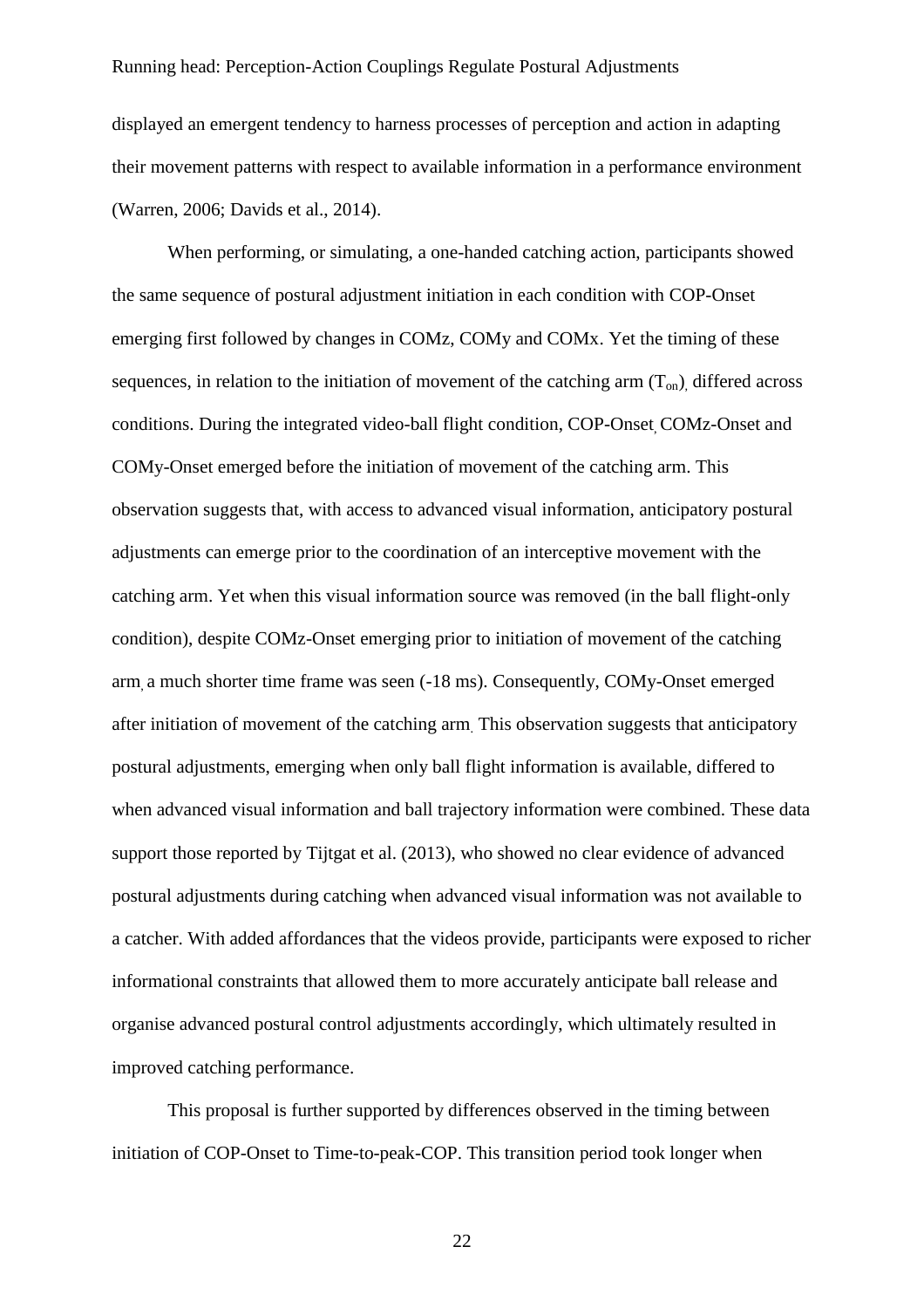representative perceptual and action constraints were combined, in contrast to conditions when the images of a thrower's action or ball flight information were removed, suggesting a more controlled change in COP under the former task constraints. Santos et al. (2010b) proposed that the CNS might not only control the magnitude of COP-peak displacement but also the timing of this peak to maintain functional balance. The findings of our study showed that, in the integrated video-ball flight condition, COP-Onset emerged earlier than when advanced perceptual information was removed (ball-flight only). However, both peaks occurred at similar time points. This observation suggests that under more predictable performance conditions, when advanced visual information enables a more accurate anticipation of ball flight-only, then more time is available for COP to reach its peak, which allows a smoother and more controlled action to emerge. Without the affordances picked up from the advanced visual informational constraints, participants were required to rely on ball flight information only to constrain their actions, resulting in a more reactive response and may account for the decreased catching performance. It could be argued that these behaviors have limited functionality in typical performance environments, which are enriched with informational constraints. After all, as Whiting (1991) argued long ago: action is not the same as reaction.

Lower limb joint flexion-extension patterns seemed primarily responsible for COM and COP displacement during the two conditions in which participants were required to physically catch the ball (ball flight-only, and integrated video-ball flight conditions). In these conditions, participants used a combination of movements in the ankle, knee and hip joints. The findings suggest the lower limb joints (in integrated video-ball flight and ball flight-only conditions) played a key role in minimising upper body displacement, enabling the upper body to stay vertical in orientation to help ensure the head and eyes remained stable, allowing a functional behavior that affords tracking of a ball. Yet differences observed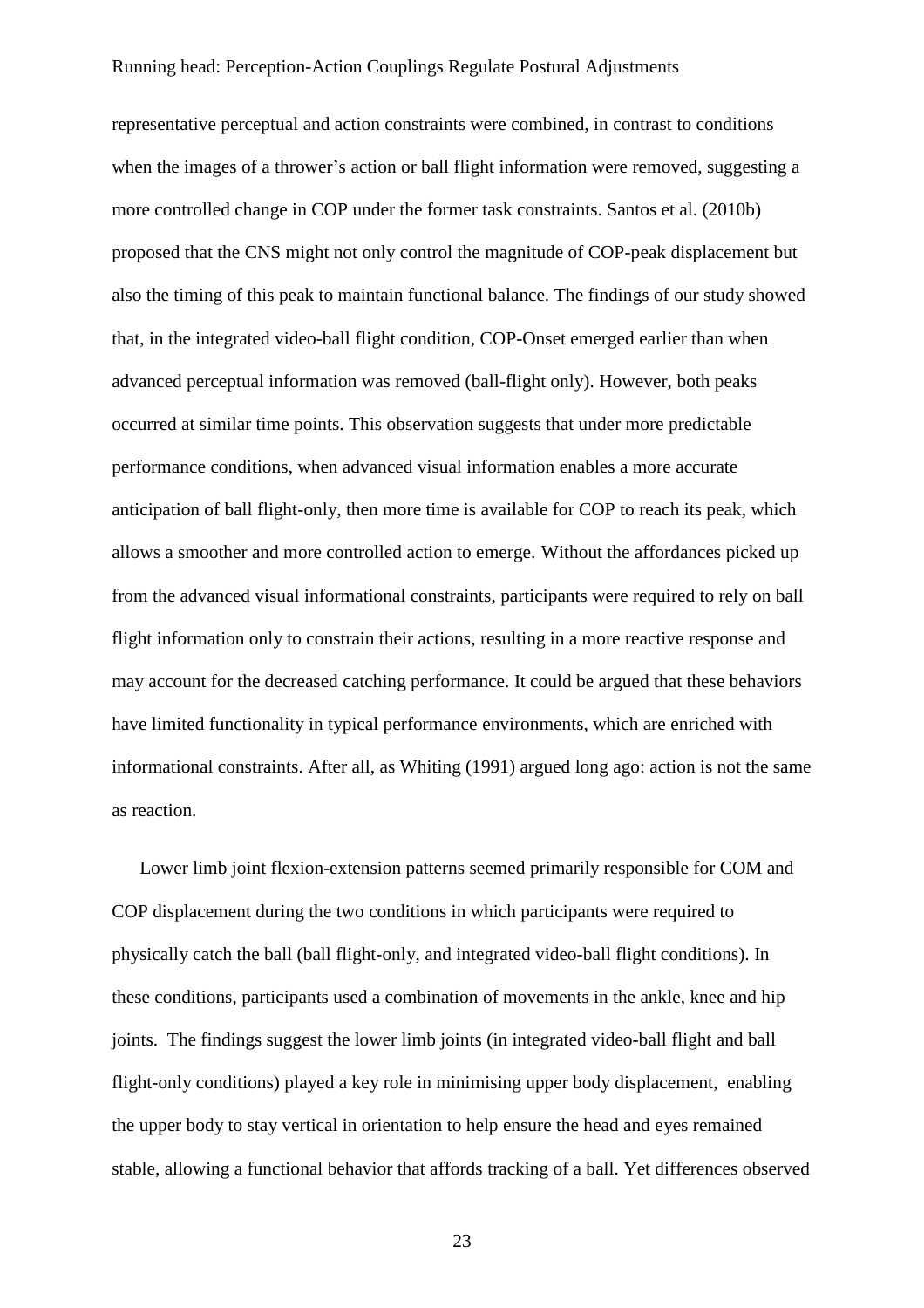in lower limb displacement values, and their magnitudes in the integrated video-ball flightonly and the ball flight-only conditions, provide further evidence of the importance of advanced visual information in postural control and performance accuracy. During integrated video-ball flight, flexion of the ankle and knee began before the initiation of movement of the catching arm  $(T_{on})$ . In contrast, when access to these visual information sources was not available (i.e., when only ball flight information was presented), lower limb displacement emerged at an equivalent time to arm movement (see Figure 5). This is an important observation, since in line with previous research (Santos et al. 2010b), it seems that perception of sources of advanced visual information is one of the main behavioral strategies used to regulate postural control. In addition, the earlier movements observed when advanced visual and ball flight information sources were combined may allow the body and head/eyes to be prepared and stabilised in a functional position when the ball is released. This behavioral strategy may enable earlier tracking of the ball and a smoother and more controlled movement of the catching arm, both of which are associated with more accurate catching performance (Panchuk et al., 2013; Stone et al., 2014). This proposal is supported by kinematic data from the catching arm which revealed that displacements of the shoulder, elbow and wrist emerged earlier during the integrated video-ball flight condition compared to when ball flight information only was available.

The simulated catching action, when only advanced visual information was presented (video-only), produced considerably different movement patterns in relation to the two conditions that required actual interception of the ball. Participants showed minimal changes in the lower limbs with an upward Peak-COMz. Without the need to control for the impact of the ball, participants allow COMz to rise with the movement of the arm. Knowledge that interception of an object is not required significantly affects postural control as well as arm movement characteristics and gaze behaviors of participants (see also data reported in Stone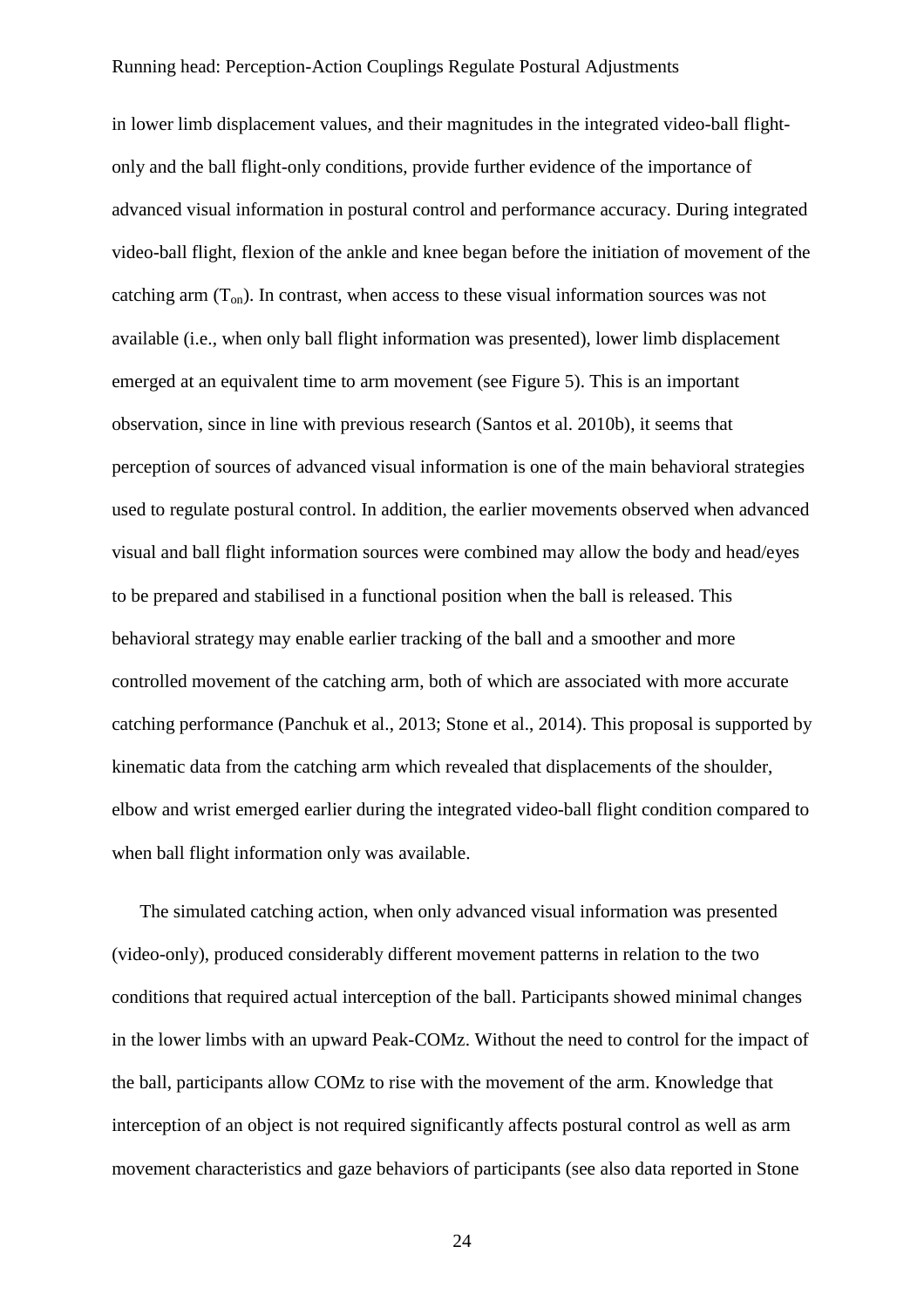et al., in press). This is an important finding if researchers are attempting to use simulated actions to test the role of anticipation in human behavior. The findings show that movement patterns will be adapted, depending on the specificity of the task constraints presented to participants. Action fidelity is a particularly important methodological issue, given the growing use of virtual environments within research and training contexts (e.g. Fink, Foo, & Warren, 2009; Chan, Leung, Tang, & Komura, 2011; Vignais et al., 2009). These virtual environments allow varying levels of immersion by the participant and simulated actions are commonly used. The data presented here suggests researchers and practitioners need to ensure representative designs which allow the greatest level of immersion possible so that adequate feedback is available to elicit the same postural responses as required in the performance environments that are simulated

The findings observed in all three conditions added support for van der Kamp et al.'s (2008) proposal that both *advanced information prior to ball release* and *ball trajectory information* are essential for successful catching performance. Here we have demonstrated that these information sources are also important for anticipatory postural regulation to support the performance of interceptive actions during upright stance. The findings have theoretical implications by highlighting the precise coupling between perception and action to regulate behaviors of different movement sub-systems.

Data on adaptations to postural regulation behaviors and the kinematics of the catching arm in the three conditions suggested that the catching action was 'nested' on the task of postural regulation (see Riccio & Stoffregen, 1988). This coordination strategy reduced the number of system degrees of freedom that the CNS needed to regulate in an "umbrella" control strategy, with posture being dependent on the task being performed. For example, when participants attempted to mediate the potentially destabilizing effects of ball impact on the hand, postural regulation behaviors were adapted during interception compared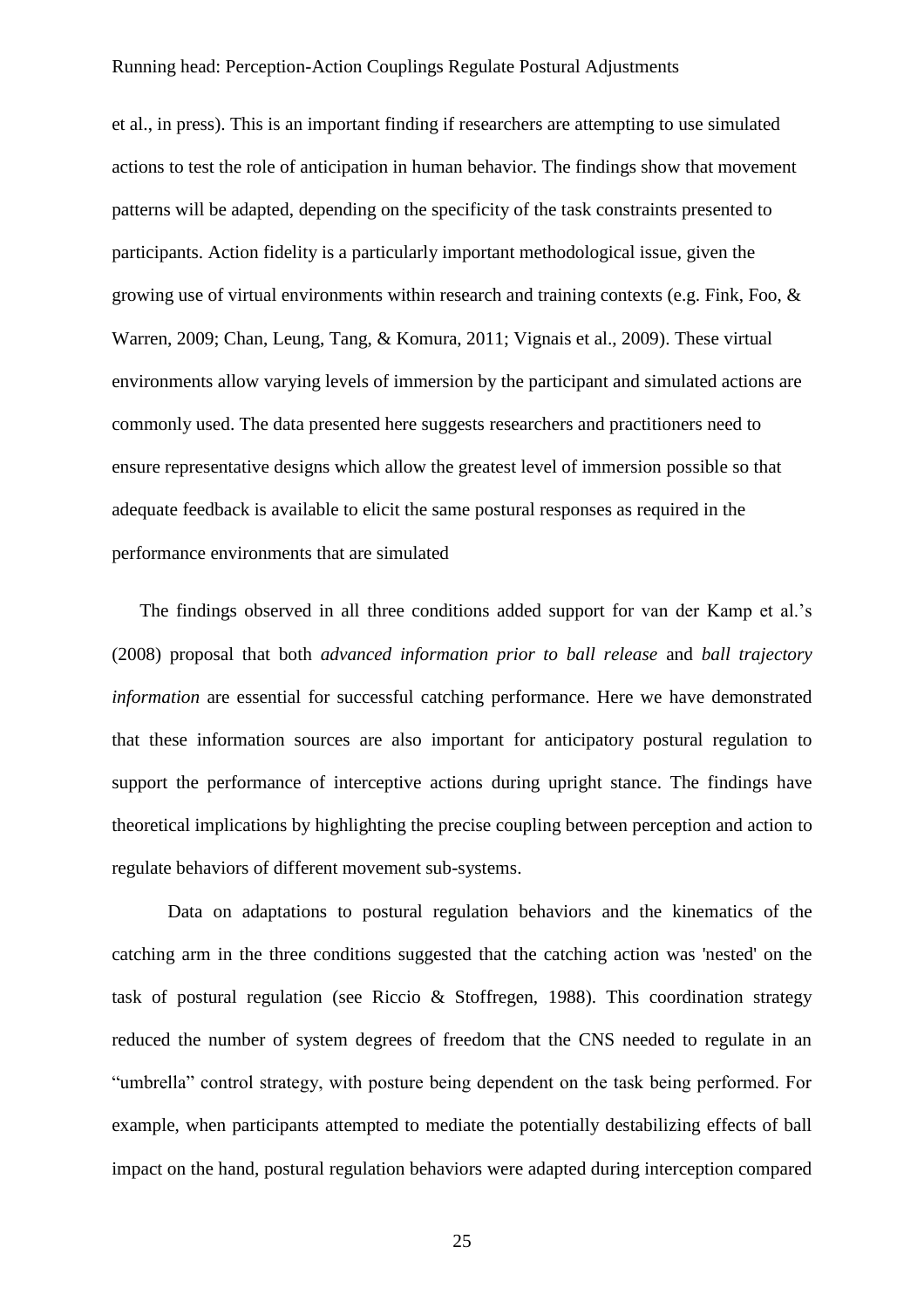to when the same participants performed the simulated catching action. This observation suggests that postural control and the nested catching action were integrated and organised together, forming a new synergy from the re-organised motor system degrees of freedom. These results support the proposal that the two sub-systems of postural control and interception should not be considered as functioning independently, requiring two separate control mechanisms. Rather posture is regulated continuously in order to facilitate the performance of other nested actions, such as reaching into space to catch a passing ball (often referred to as supra-postural goals, see Riccio & Stoffregen, 1988; Riccio & Stoffregen, 1991; Stoffregen et al., 1999).

In addition the findings pose significant challenges for research that neglects the careful consideration of an action component (by using micro-movements) (e.g. Aglioti, Cesari, Romani & Urgesi, 2008; Abreu et al., 2012; Tomeo, Cesari, Aglioti & Urgesi, 2012) or which excludes availability of advanced perceptual information sources for participants. Removal of either component, which is common in research, will alter the informational constraints and fail to capture the dynamic, emergent nature of interceptive actions. Finally, practitioners that rely on ball flight-only machines to train performers may wish to reconsider the design of their practice environments considering the findings presented here. In conclusion, we observed emergent perception-action couplings in three conditions with varying informational constraints during performance of a one-handed catching task. The data support the tenets of ecological dynamics, the theoretical rationale used to frame our investigation of coordination. The findings however could also be interpreted through alternative theoretical explanations such as the theory of event coding (TEC) (Hommel, Müsseler, Aschersleben & Prinza, 2001). For example, the evidence of advanced postural adjustments supports TEC's proposal that human action is anticipatory in nature and regulates human behavior (Hommel, 2009). The findings also support the importance of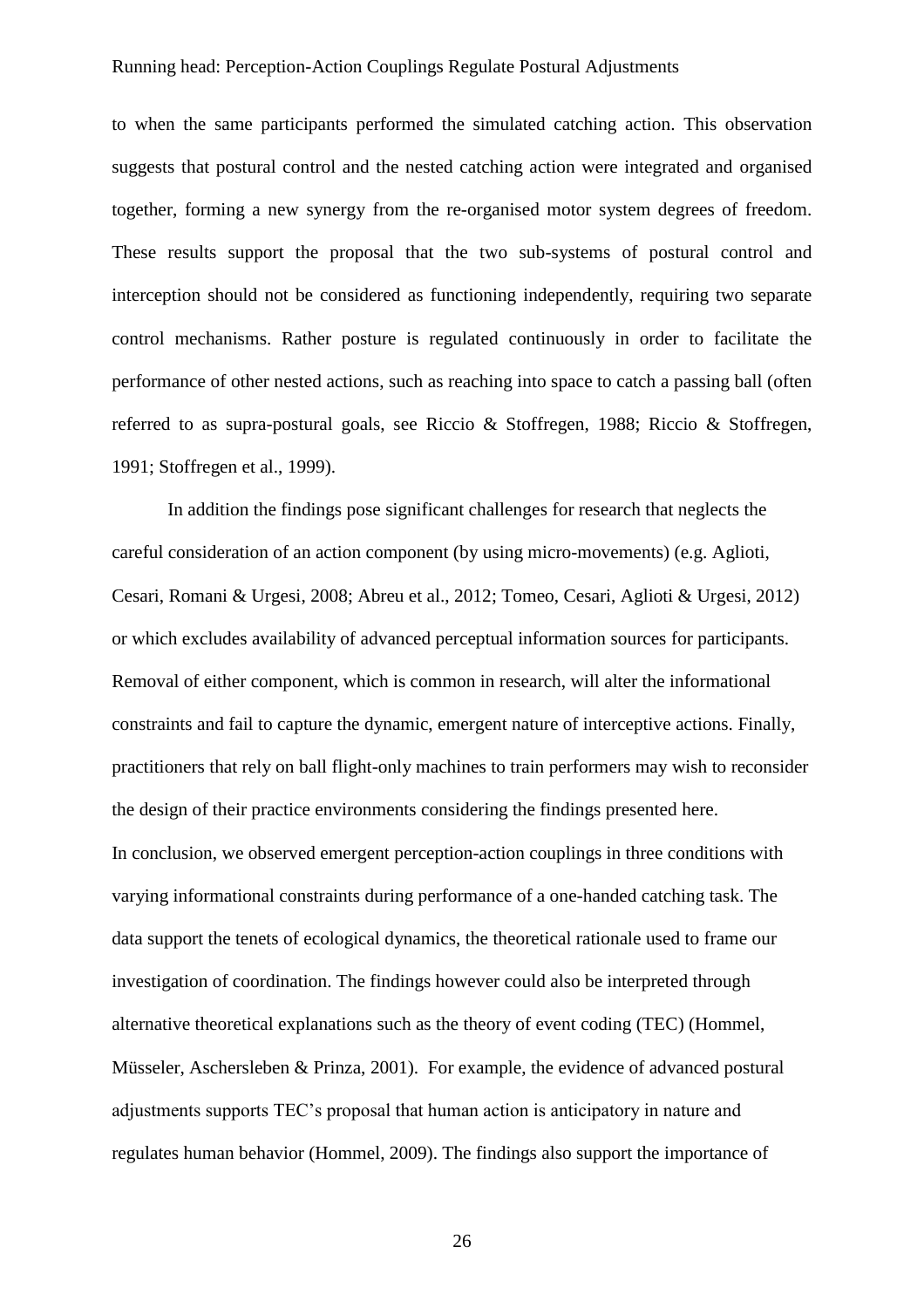considering the intentions and goal-directed actions of participants, a key component of TEC over previous cognitive based theories of human perception and action which have seen actions as merely by products of perception (Hommel, 2009). Our findings showed that simulated actions resulted in considerably emergence of distinct movement patterns under different informational constraints, such as when ball flight information was available and actual interception of an object was required. Further, when visual information of a thrower's action was not available to participants, despite a similar movement strategy and postural control mechanism, the timing of such activation was delayed and prevented effective use of anticipatory postural adjustments, decreasing system stability and resulting in impaired catching performance. Further work should be undertaken to compare kinematic and kinetic patterns emerging in trials resulting in successful and dropped catches which could provide further insight into functional coordination strategies needed for performance of this kind of interceptive action*.* Additionally, it would be important to examine how changes in ball velocity, participant stance and other manipulations to informational constraints affect coupling of perception and action in performance of dynamic interceptive actions.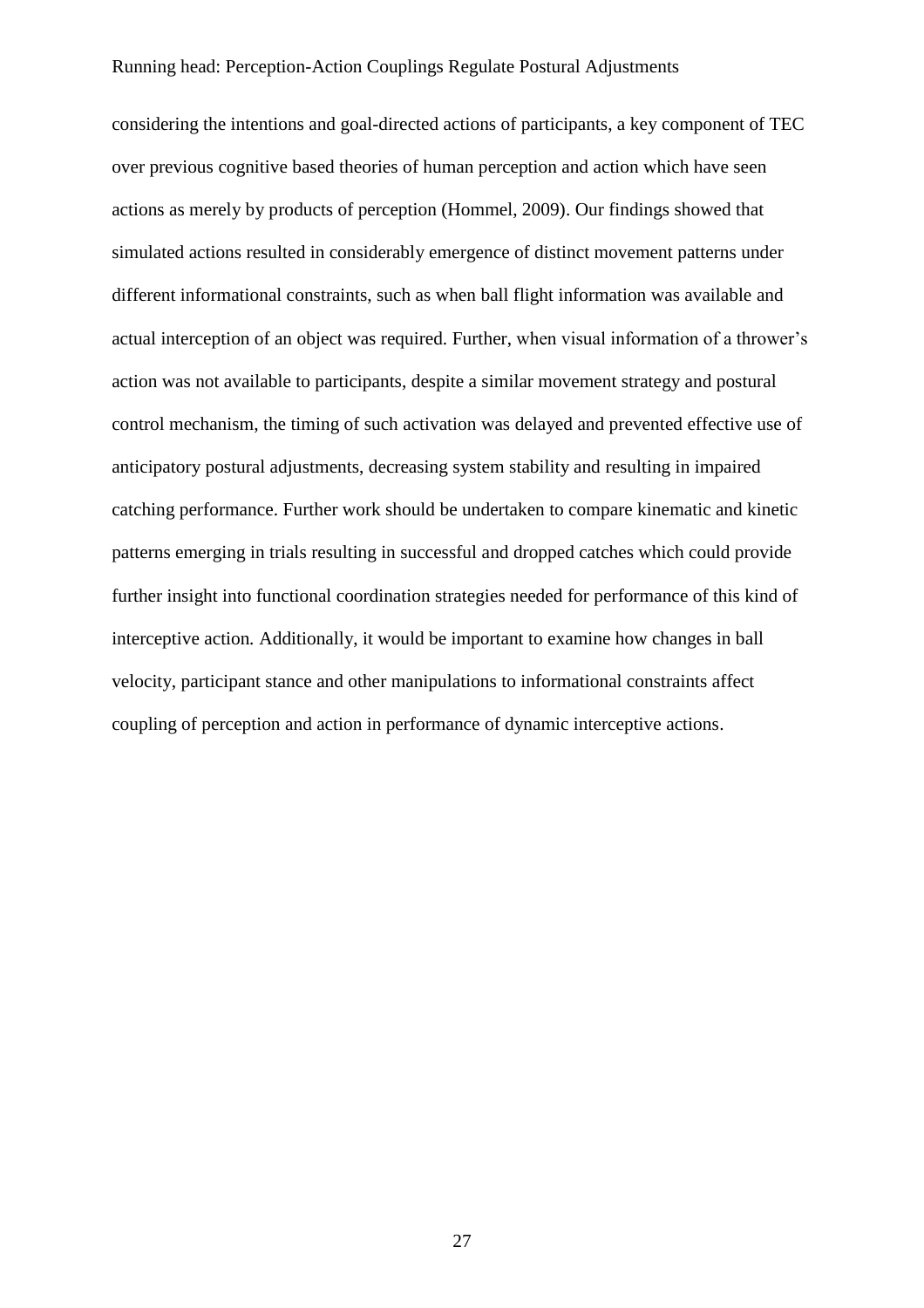## **References**

- Abreu, A. M., Macaluso, E., Azevedo, R. T., Cesari, P., Urgesi, C., & Aglioti, S. M. (2012). Action anticipation beyond the action observation network: a functional magnetic resonance imaging study in expert basketball players, *European Journal of Neuroscience*, 35, 1646-1654.
- Aglioti, S. M., Cesari, P., Romani, M., & Urgesi, C. (2008). Action anticipation and motor responses in elite basketball players. *Nature neuroscience*, 11. doi:10.1038/nn.2182
- Aimola, F., Santello, M., La Grua, G., & Casabona, A. (2011). Anticipatory postural adjustments in reach-to-grasp: Effect of object mass predictability. *Neuroscience Letters, 502*, 84-88. doi:10.1016/j.neulet.2011.07.027
- Angelakopoulos, G. T., Davids, K., Bennett, S. J., Tsorbatzoudis, H., & Grouios, G. (2005). Postural stability and hand preference as constraints on one-handed catching performance in children. *Journal of Motor Behavior, 37,* 377-385*.* doi:10.3200/JMBR.37.5.377-385
- Araújo, D., Davids, K., & Hristovski, R. (2006). The ecological dynamics of decision making in sport. *Psychology of Sport and Exercise*, *7*, 653–676. doi:10.1016/j.psychsport.2006.07.002
- Barab, S. A., & Kirshner, D. (2001). Guest editors' introduction: Rethinking methodology in the learning sciences. *The Journal of the Learning Sciences*, *10*, 5–15.

Bernstein, N. A. (1967). *The control and regulation of movements*. London: Pergamon Press.

- Brunswik, E. (1956). Perception and the representative design of psychological experiments  $(2<sup>nd</sup>$  ed.). Berkeley: University of California Press
- Chan, J., Leung, H., Tang, J., & Komura, T. (2011). A virtual reality dance training system using motion capture technology. *IEEE transactions on learning technologies*, 4, 187- 195.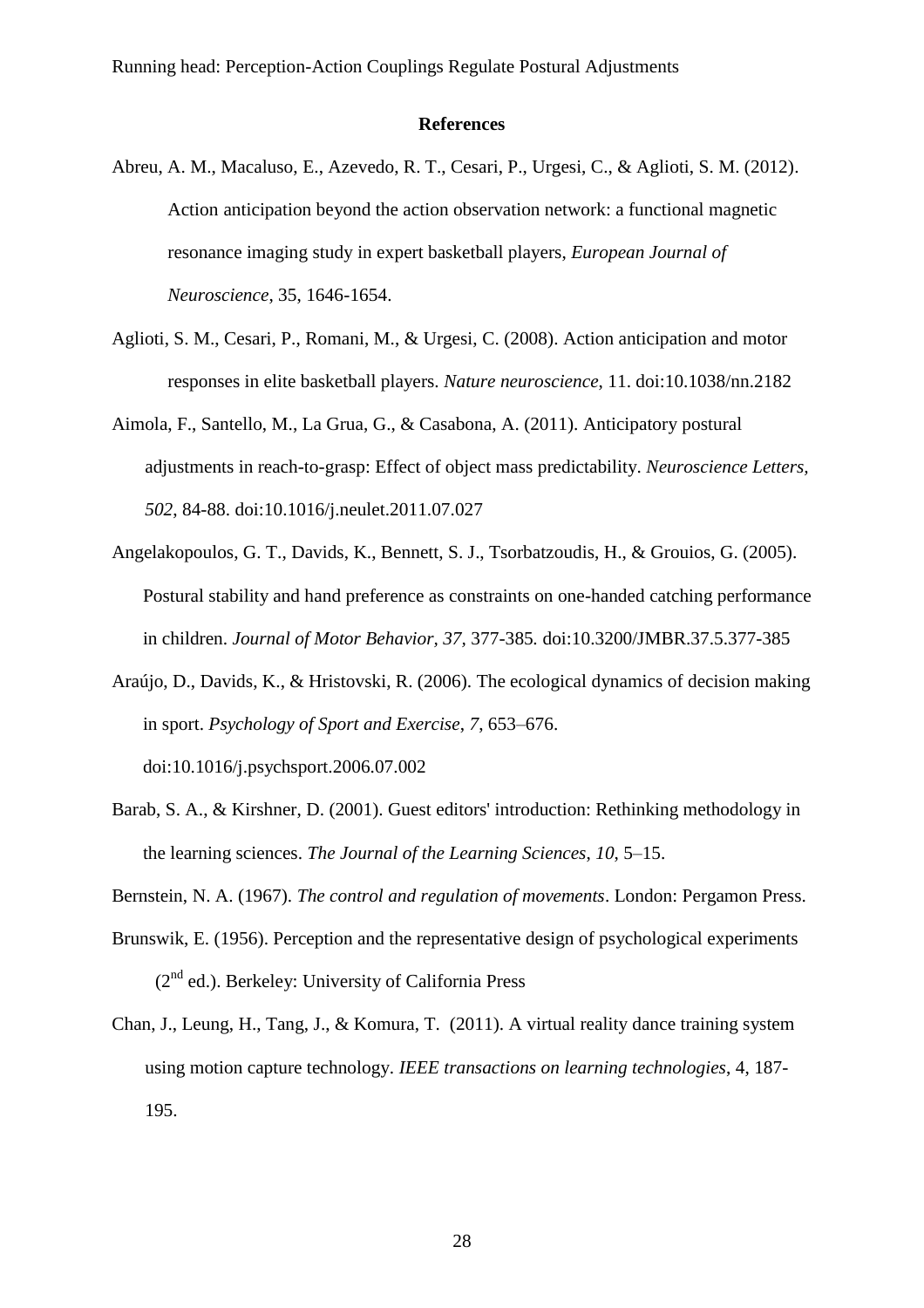- Chow, J. Y., Davids, K., Hristovski, R., Araújo, D., & Passos, P. (2011). Nonlinear pedagogy: Learning design for self-organizing neurobiological systems. *New Ideas in Psychology*, *29*, 189–200. doi:10.1016/j.newideapsych.2010.10.001
- Davids, K., Bennett, S. J., Kingsbury, D., Jolley, L., & Brain, T. (2000). Effects of postural constraints of children's catching behavior. *Research Quarterly for Exercise and Sport, 71,* 69-73. Doi:10.1080/02701367.2000.10608882
- Davids, K., Araújo, D., Vilar, L., Renshaw, I., & Pinder, R. A. (2013). An ecological dynamics approach to skill acquisition: Implications for development of talent in sport. *Talent Development & Excellence*, 1–14.
- Davids, K., Button, C., & Bennett, S. J. (2008). *Dynamics of Skill Acquisition*. Human Kinetics Publishers, 1-251.
- Davids, K., Hristovski, R., Araújo, D., Balague-Serre, N., Button, C. & Passos, P. (2014) . Complex Systems in Sport. London: Routledge.
- de Lima, A. C., de Azevedo Neto, R. M., & Teixeira, L. A. (2010). On the functional integration between postural and supra-postural tasks on the basis of contextual cues and task constraint. *Gait & Posture, 32,* 615-618. doi:10.1016/j.gaitpost.2010.09.003
- Eckerle, J. J., Berg, W. P., & Ward, R. M. (2012). The effect of load uncertainty on anticipatory muscle activity in catching. *Experimental Brain Research, 220,* 311-318. doi:10.1007/s00221-012-3139-z
- Fink, P. W., Foo, P. S., & Warren, W. H. (2009). Catching flying balls in virtual reality: A critical test of the outfielder problem. *Journal of Vision, 9,* 1-8. doi:10.1167/9.13.14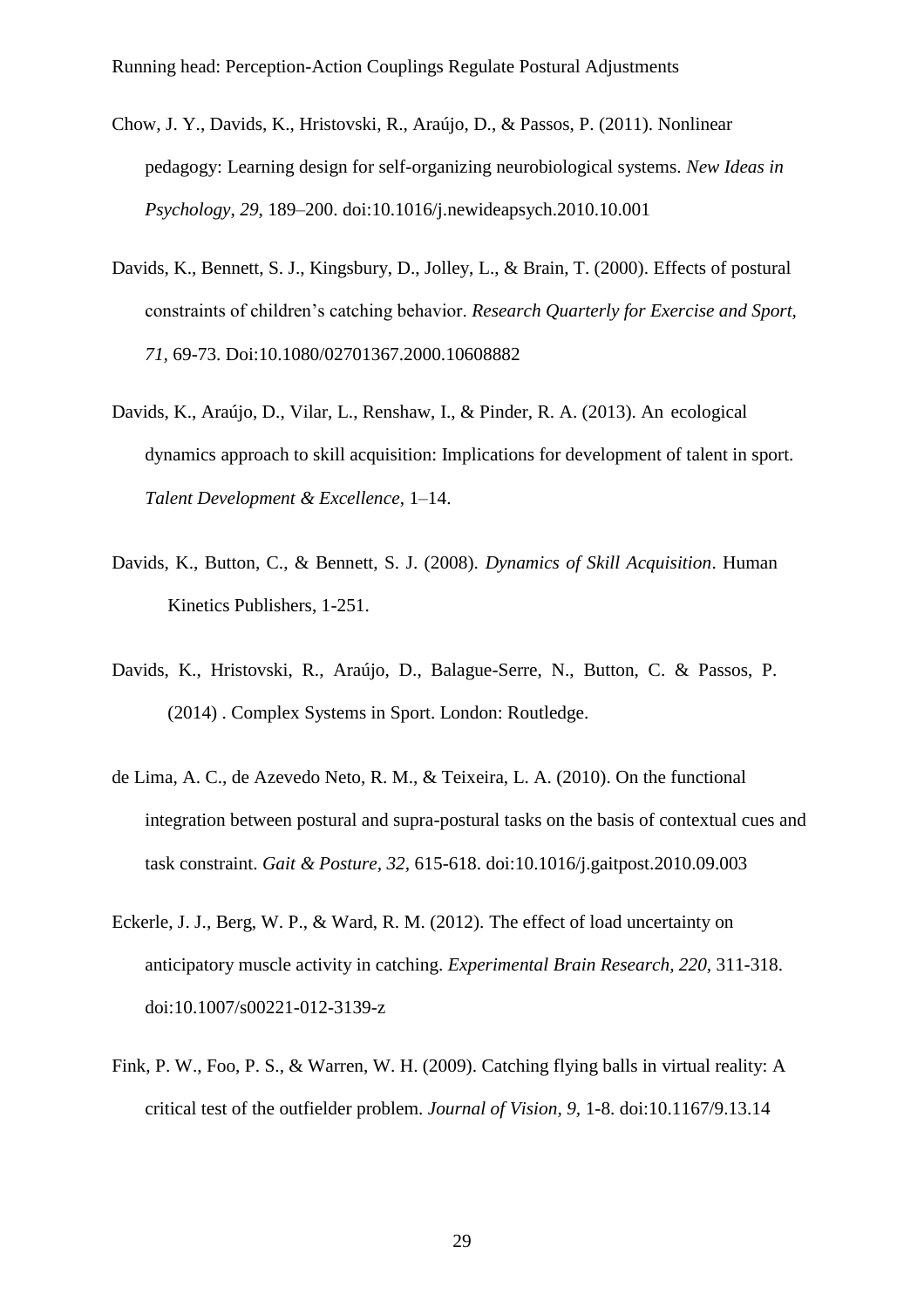- Hommel, B., Müsseler, J., Aschersleben, G., & Prinza, W (2001). The theory of Event Coding (TEC): A framework for perception and action planning*. Behavioral and Brain Sciences*, 24, 849-937.
- Hommel, B. (2009). Action control accoridng to TEC (theory of event coding). Psycholoigcal Research, 73, 512-526. doi: 10.1007/s00426-009-0234-2
- Kazennikov, O. V., & Lipshits, M. I. (2010). Dependence of the anticipatory change in the grip force in the catching task on the result of the preceding trial. *Human Physiology, 36,*  370-381. doi:10.1134/SO362119710030205
- Kelso, J. S. (1995). *Dynamic patterns: The self-organization of brain and behaviour.*  Cambridge: MIT.
- Kelso, J. A. S., Buchanan, J. J., DeGuzman, G.C. & Ding, M. (1993). Spontaneous recruitment and annihilation of degrees of freedom in biological coordination. *Physics Letters,* 179*,* 364-371.
- Gibson, J, J. (1979). *The ecological approach to visual perception*. Boston: Houghton-Mifflin.
- McRobert, A. P., Williams, A. M., Ward, P., & Eccles, D. W. (2009). Tracing the process of expertise in a simulated anticipation task. *Ergonomics, 52,* 474-483. doi:10.1080/00140130802707824
- Panchuk, D., Davids, K., Sakadjian, A., MacMahon, C., & Parington, L. (2013). Did you see that? Dissociating advanced visual information and ball flight constraints perception and action processes during one-handed catching. *Acta Psychologica, 142,* 394-401. doi:10.1016/j.actpsy.2013.01014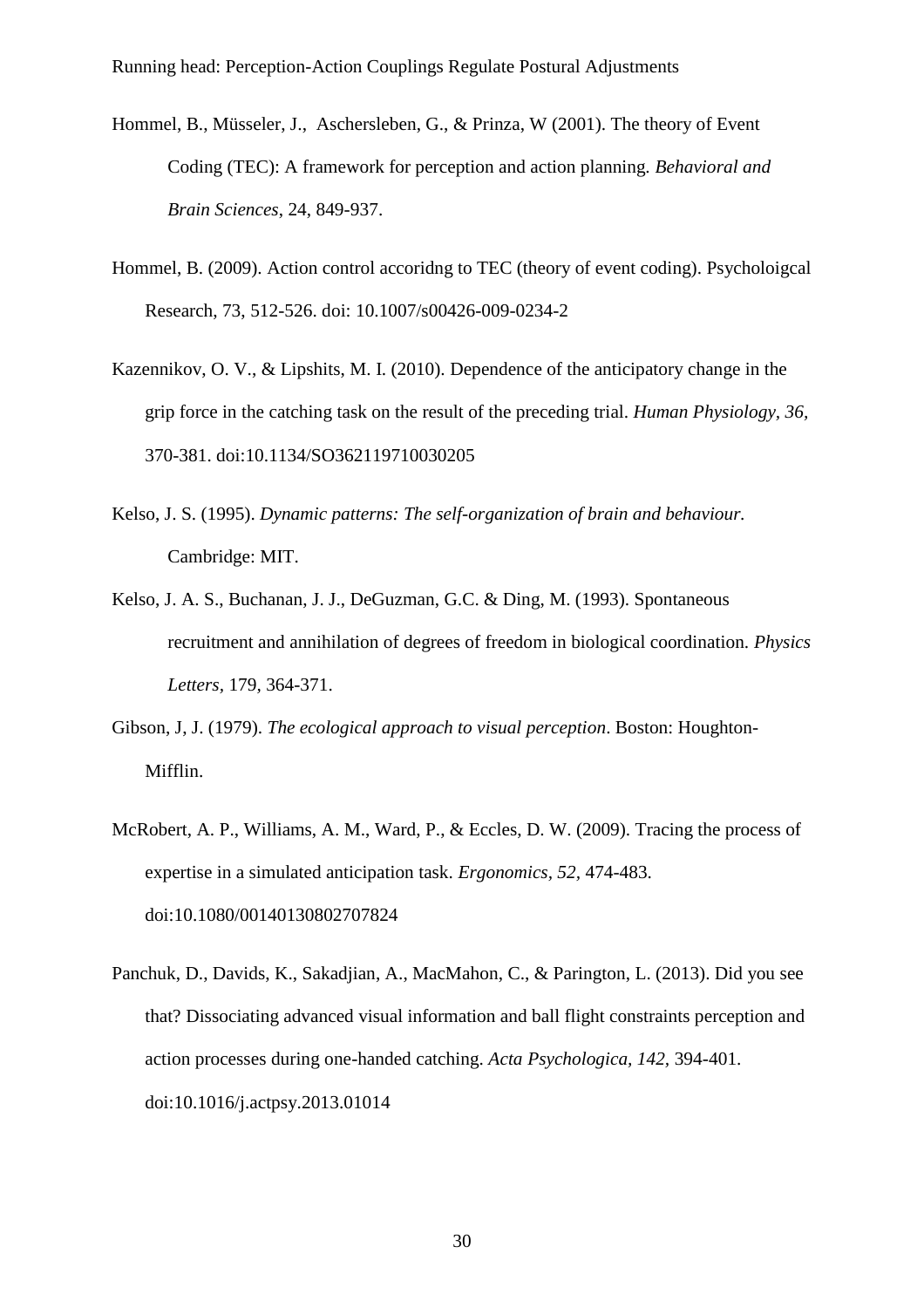- Pinder, R. A., Davids, K., Renshaw, I., and Araújo, D. (2011) Representative learning design and functionality of research and practice in sport. *Journal of Sport and Exercise Psychology, 33,* 146-155.
- Riccio, G. E., & Stoffregen, T. A. (1988). Affordances as constraints on the control of stance. *Human Movement Science,* 7, 265-300.
- Riccio, G. E., & Stoffregen, T. A. (1991). An ecological theory of motion sickness and postural instability. *Ecological Psychology*, 3, 195–240.
- Riley, M.A., Shockley, K., & Van Orden, G. (2012). Learning from the body about the mind. *Topics in Cognitive Science*, 4, 21-34.
- Santos, M. J., Kanekar, N., & Aruin, A. S. (2010a). The role of anticipatory postural adjustments in compensatory control of posture: 1, Electromyographic analysis. *Journal of Electromyography and Kinesiology, 20,* 388-397. *doi:10.1016/j.jelekin.2010.01.002*
- Santos, M. J., Kanekar, N., & Aruin, A. S. (2010b). The role of anticipatory postural adjustments in compensatory control of posture: 2. Biomechanical analysis. *Journal of Electromyography and Kinesiology, 20, 398-406. doi:10.1016/j.jelekin.2010.01.003*
- Savelsbergh, G.J.P., Bennett, S.J., Angelakopoulos G. T., & Davids, K. (2005). Perceptualmotor organization of children's catching behaviour under different postural constraints. *Neuroscience Letters, 373,* 153-158. doi: 10.1016/j.neulet.2004.10.011
- Savelsbergh, G. J. P., Whiting, H.T.A., Pijpers, J.R. & Van Santvoord, A.M.M. (1993). The visual guidance of catching. *Experimental Brain Research*, *93*, 146-156.
- Shiratori, T., & Latash, M. L. (2001). Anticipatory postural adjustments during load catching by standing subjects. *Clinical Neurophysiology*, 112, 1250–1265.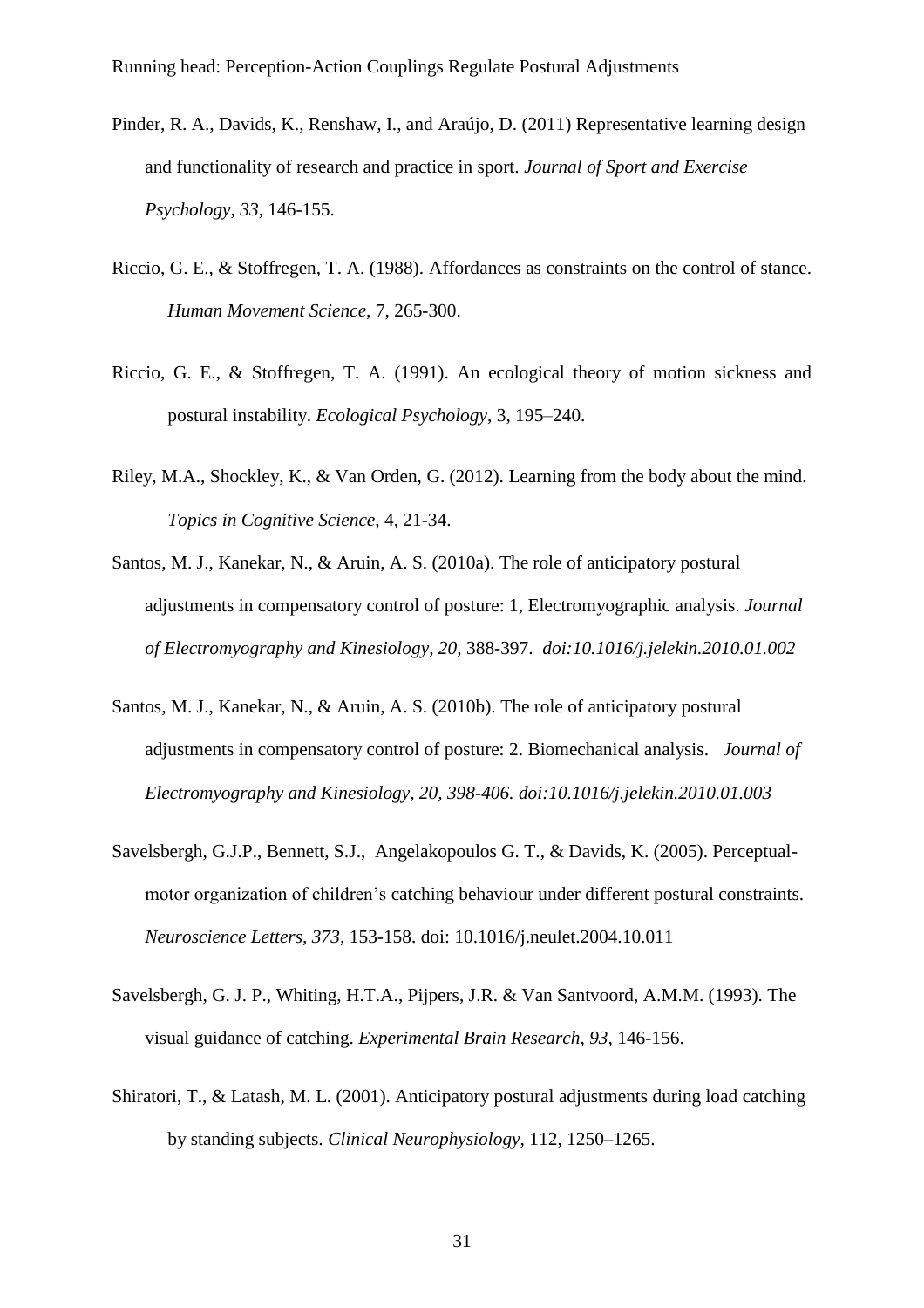- Stoffregen, T. A., Smart, L. J., Bardy, B. G., & Pagulayan, R. J. (1999). Postural stabilization of looking. *Journal of Experimental Psychology: Human Perception and Performance*, 25, 1641-1658.
- Stone, J, A., Panchuk, D., Davids, K., North, J.S., & Maynard. I. W. (2014). Integrating advanced visual information with ball flight-only technology constrains dynamic interceptive actions. *Procedia Engineering, 72,* 156-161. doi: 10.1016/j.proeng.2014.06.027
- Stone, J, A., Panchuk, D., Davids, K., North, J.S., Fairweather, I., & Maynard. I. W. (2013). An integrated ball flight-only technology for the study of dynamic interceptive actions. *Behavior Research Methods. doi:10.3758/s13428-013-0429-8*
- Tijtgat, P., Bennett, S. J., Savelsbergh, G. J. P., De Clercq, D., & Lenoir, M. (2010). Advance knowledge effects on kinematics of one-handed catching. *Experimental Brain Research, 201,* 875-884. doi:10.1007/s00221-009-2102-0
- Tijtgat, P., Bennett, S. J., Savelsbergh, G. J. P., De Clercq, D., & Lenoir, M. (2011). To know or not to know: influence of explicit advance knowledge of occlusion on interceptive actions. *Experimental Brain Research, 214,* 483-490. doi:10.1007/s00221-011-2846-1
- Tijtgat, P., Vanrenterghem, J., Bennett, S. J., De Clercq, D., Savelsbergh, G. J. P., & Lenoir, M. (2012). Implicit advance knowledge effects on the interplay between arm movements and postural adjustments in catching. *Neuroscience Letters, 518,* 117-121. doi:10.1016/j.neulet.2012.04.066
- Tijtgat, P., Vanrenterghem, J., Bennett, S. J., De Clercq, D., Savelsbergh, G. J. P., & Lenoir, M. (2013). Postural adjustments in catching: on the interplay between segment stabilization and equilibrium control. *Motor Control, 17,* 48-61.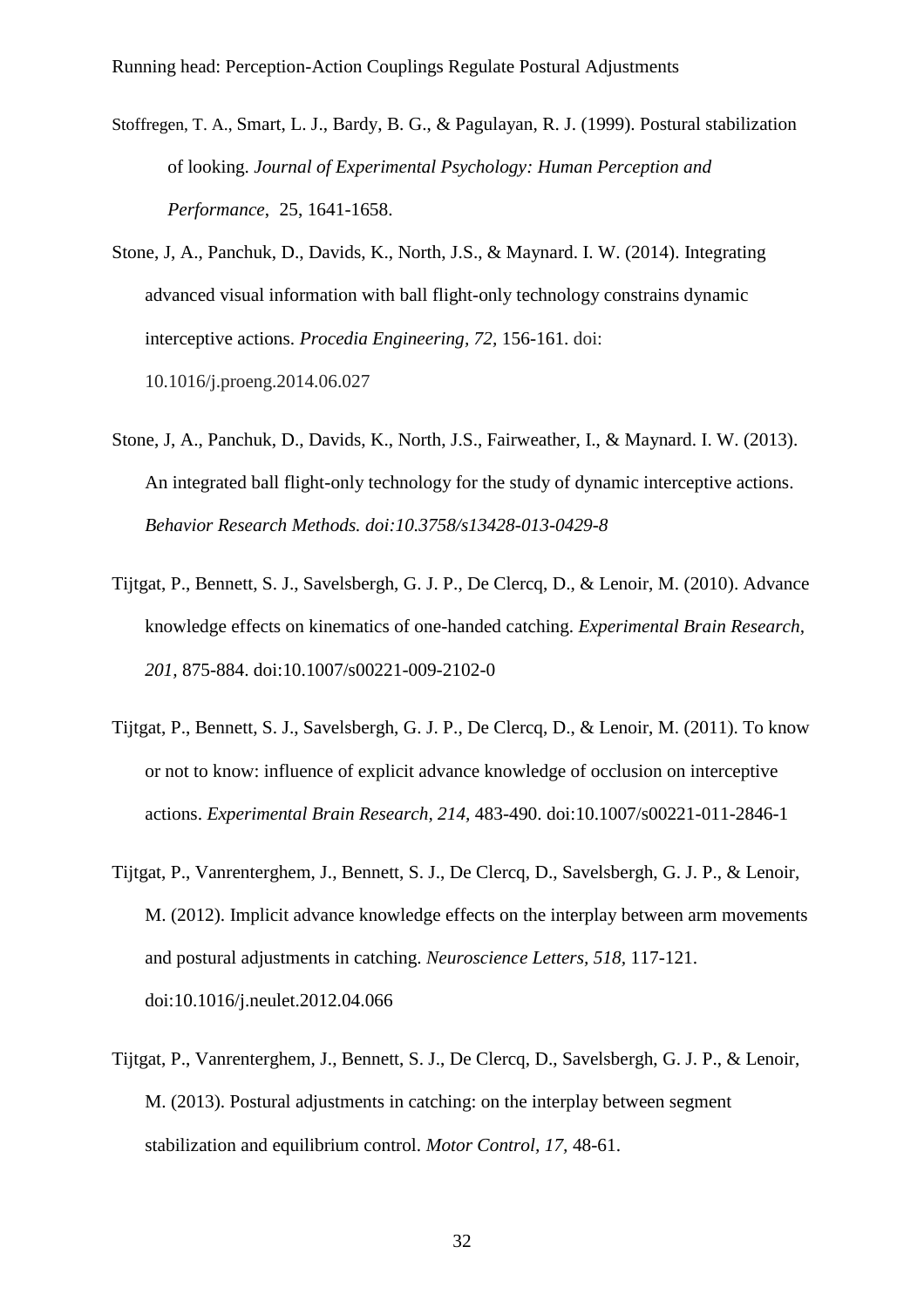- Tomeo, E., Cesari, P., Aglioti, S., Urgesi, C. (2012). Fooling the Kickers but not the Goalkeepers: Behavioral and Neurophysiological Correlates of Fake Action Detection in Soccer. *Cerebral Cortex,* doi: 10.1093/cercor/bhs279
- van der Kamp, J., Rivas, F., Doorn, H. V., & Savelsbergh, G. J. P. (2008). Ventral and dorsal system contributions to visual anticipation in fast ball sports. *International Journal of Sport Psychology, 39,* 100-130.
- Vignais, N., Bideau, B., Craig, C., Brault, S., Multon, F. & Kulpa, R. (2009). Virtual environments for sport analysis: Perception-action coupling in handball goalkeeping. *The International Journal of Virtual Reality, 8,* 43-48.
- Warren, W. H. (2006). The dynamics of perception and action. *Psychological Review*, 113, 358-389.
- Williams, J. G., & McCririe, N. (1988). Control of arms and fingers during ball catching. *Journal of Human Movement Studies, 14,* 241-247.
- Whiting, H. T. A. (1991). Action is not reaction! A reply to Mcleod and Jenkins. *International Journal of Sport Psychology, 22,* 296-302.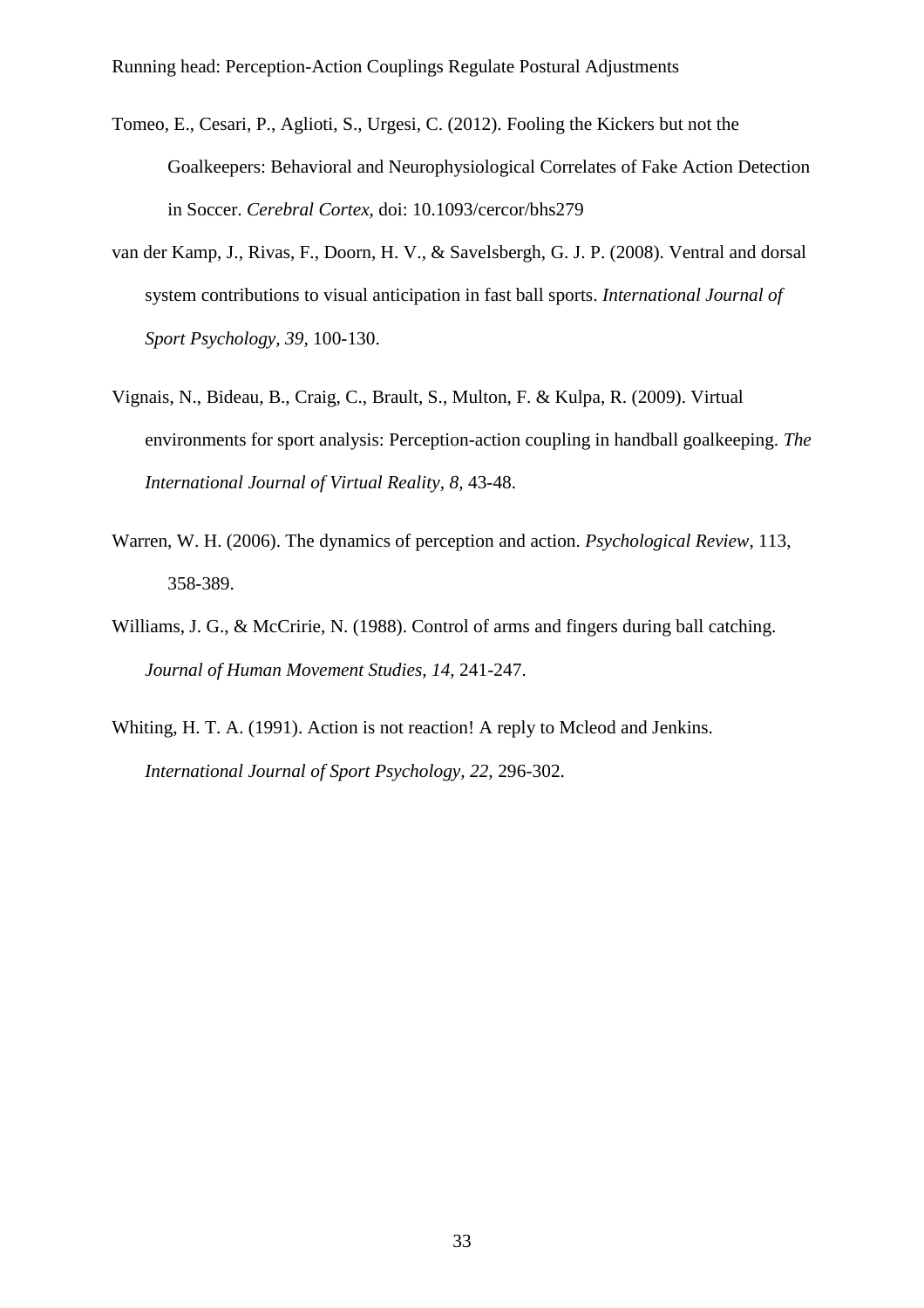| Catch<br>Drop<br>$-337 \pm 112$ | Catch                                                                                                                                                                                  | Drop                          |
|---------------------------------|----------------------------------------------------------------------------------------------------------------------------------------------------------------------------------------|-------------------------------|
|                                 |                                                                                                                                                                                        |                               |
|                                 |                                                                                                                                                                                        |                               |
|                                 |                                                                                                                                                                                        | $-29 \pm 38$                  |
| $-21 \pm 21$                    | $-15 \pm 11$                                                                                                                                                                           | $-25 \pm 15$                  |
| $230 \pm 104$                   | $232 \pm 42$                                                                                                                                                                           | $284 \pm 63$                  |
| $567 \pm 78$                    | $273\pm41$                                                                                                                                                                             | $313 \pm 46$                  |
|                                 |                                                                                                                                                                                        |                               |
| $-6 \pm 64$                     | $4 \pm 32$                                                                                                                                                                             | $25 \pm 35$                   |
| $-41 \pm 34$                    | $-21 \pm 15$                                                                                                                                                                           | $-8 \pm 15$                   |
| $23 \pm 21$                     | $61 \pm 47$                                                                                                                                                                            | $62 \pm 30$                   |
|                                 |                                                                                                                                                                                        |                               |
| $-9 \pm 8$                      | $-5 \pm 8$                                                                                                                                                                             | $-3 \pm 8$                    |
| $2 \pm 11$                      | $-3 \pm 12$                                                                                                                                                                            | $2 \pm 13$                    |
| $-9 \pm 15$                     | $-10 \pm 13$                                                                                                                                                                           | $-11 \pm 14$                  |
|                                 |                                                                                                                                                                                        |                               |
| $231 \pm 69$                    | $361 \pm 44$                                                                                                                                                                           | $286 \pm 79$                  |
| $234 \pm 57$                    | $387 \pm 45$                                                                                                                                                                           | $315 \pm 88$                  |
| $347 \pm 87$                    | $421 \pm 48$                                                                                                                                                                           | $445 \pm 66$                  |
|                                 | $-17 \pm 18$<br>$182 \pm 57$<br>$552 \pm 73$<br>$-97 \pm 53$<br>$-115 \pm 23$<br>$12 \pm 49$<br>$-6 \pm 6$<br>$-3 \pm 9$<br>$1 \pm 13$<br>$220 \pm 52$<br>$194 \pm 40$<br>$391 \pm 56$ | $-361 \pm 52$<br>$-41 \pm 36$ |

**Table 1.** COP and the three directions of COM ANOVA and post-hoc outputs for Onset, peak and time to peak between each of the three performance conditions (Video-Ball- integrated video-ball flight; Ball-Only- ball flight-only).

Post-hoc testing: <sup>a</sup> denotes significant comparison between Video-ball and Ball-Only conditions, <sup>b</sup> denotes significant comparison between Video-Ball and Video-Only conditions,  ${}^*p < .05$ ,  ${}^*{}^*p < .001$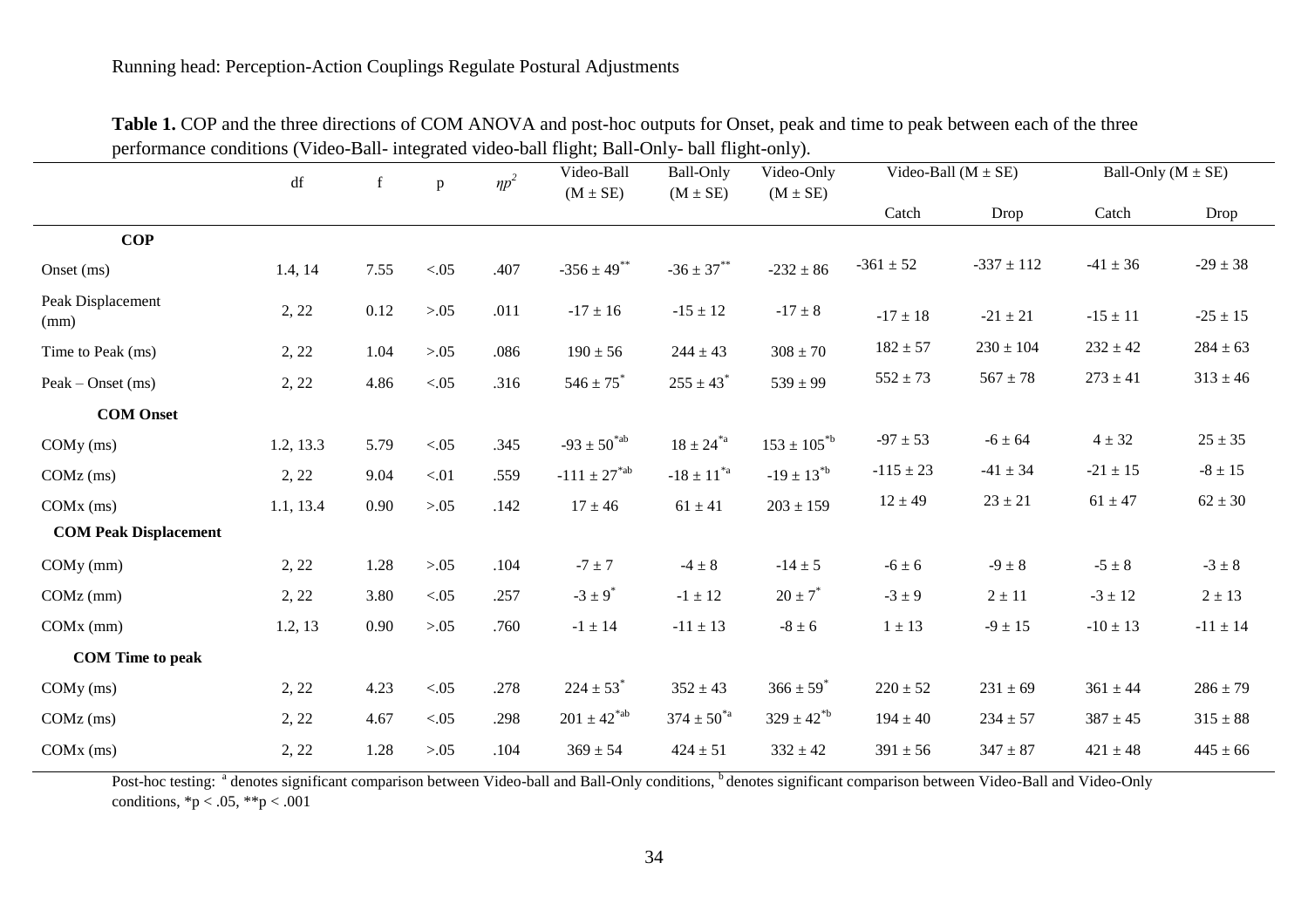| only).          |                |                |                 |                 |
|-----------------|----------------|----------------|-----------------|-----------------|
|                 | Ep1            | Ep2            | Ep3             | Ep4             |
|                 | $M \pm SE$ (°) | $M \pm SE$ (°) | $M \pm SE$ (°)  | $M \pm SE$ (°)  |
| <b>Ankle</b>    |                |                |                 |                 |
| <b>VBP</b>      | $2.4 \pm 0.7$  | $4.1 \pm 1.0$  | $6.3 \pm 1.3$   | $8.3 \pm 1.5$   |
| <b>BPO</b>      | $0.3 \pm 0.1$  | $1.4 \pm 0.4$  | $5.0 \pm .1.0$  | $9.3 \pm 1.9$   |
| V <sub>O</sub>  | $0.2 \pm 0.1$  | $0.2 \pm 0.1$  | $-1.0 \pm 0.2$  | $-0.1 \pm 0.3$  |
| <b>Knee</b>     |                |                |                 |                 |
| <b>VBP</b>      | $2.7 \pm 1.0$  | $4.2 \pm 1.5$  | $7.2 \pm 2.1$   | $9.8 \pm 2.4$   |
| <b>BPO</b>      | $0.2 \pm 0.1$  | $1.7 \pm 0.5$  | $7.4 \pm 2.1$   | $14.0 \pm 4.0$  |
| V <sub>O</sub>  | $0.1 \pm 0.1$  | $0.02 \pm 0.1$ | $-0.02 \pm 0.1$ | $-0.04 \pm 0.2$ |
| <b>Shoulder</b> |                |                |                 |                 |
| <b>VBP</b>      | $9.4 \pm 3.1$  | $13.8 \pm 3.0$ | $25.0 \pm 2.7$  | $33.2 \pm 3.5$  |
| <b>BPO</b>      | $0.7 \pm 0.4$  | $2.6 \pm 1.1$  | $22.24 \pm 3.0$ | $44.6 \pm 4.6$  |
| V <sub>O</sub>  | $1.9 \pm 1.2$  | $8.9 \pm 2.5$  | $27.6 \pm 4.0$  | $40.1 \pm 5.6$  |
| <b>Elbow</b>    |                |                |                 |                 |
| <b>VBP</b>      | $9.7 \pm 2.2$  | $20.5 \pm 3.4$ | $32.8 \pm 4.6$  | $33.0 \pm 4.1$  |
| <b>BPO</b>      | $1.7 \pm 0.5$  | $14.2 \pm 1.3$ | $38.8 \pm 4.0$  | $39.0 \pm 4.4$  |
| V <sub>O</sub>  | $4.8 \pm 1.5$  | $15.8 \pm 3.3$ | $30.3 \pm 5.9$  | $31.8 \pm 7.3$  |
| Wrist           |                |                |                 |                 |
| <b>VBP</b>      | $10.5 \pm 1.5$ | $20.2 \pm 2.7$ | $22.1 \pm 2.9$  | $23.7 \pm 3.2$  |
| <b>BPO</b>      | $2.1 \pm 1.2$  | $15.2 \pm 3.0$ | $28.3 \pm 5.4$  | $29.6 \pm 4.8$  |
| V <sub>O</sub>  | $5.4 \pm 1.9$  | $16.7 \pm 3.3$ | $23.6 \pm 3.7$  | $24.4 \pm 3.5$  |

**Table 2**. Summary of descriptive statistic for ankle, knee, shoulder, elbow and wrist at each epoch (VBP- integrated video-ball flight-only; BPO- ball flight-only only; VO- video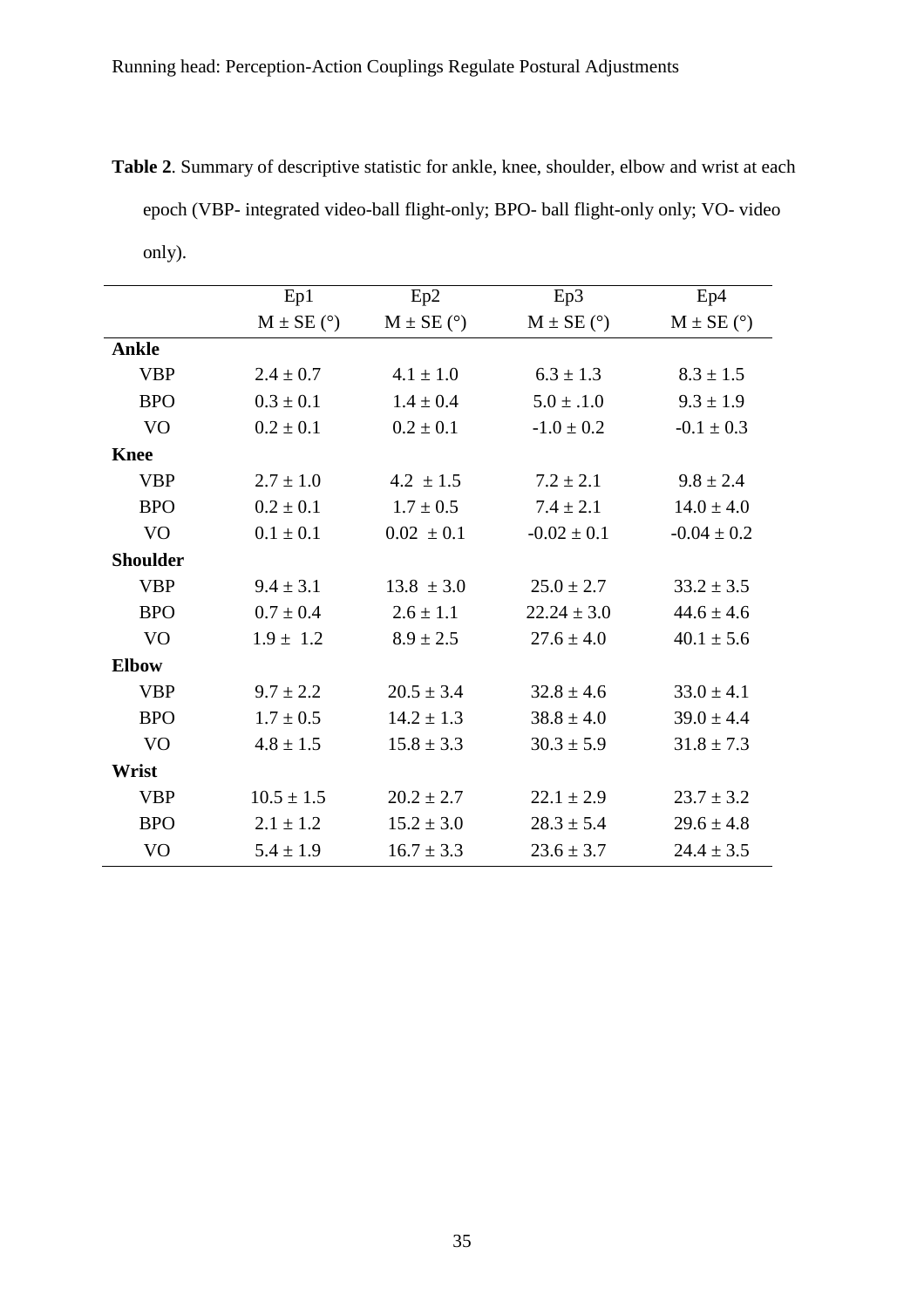

Figure 1. An example of three screen shots of the advanced visual information projected onto

the screen.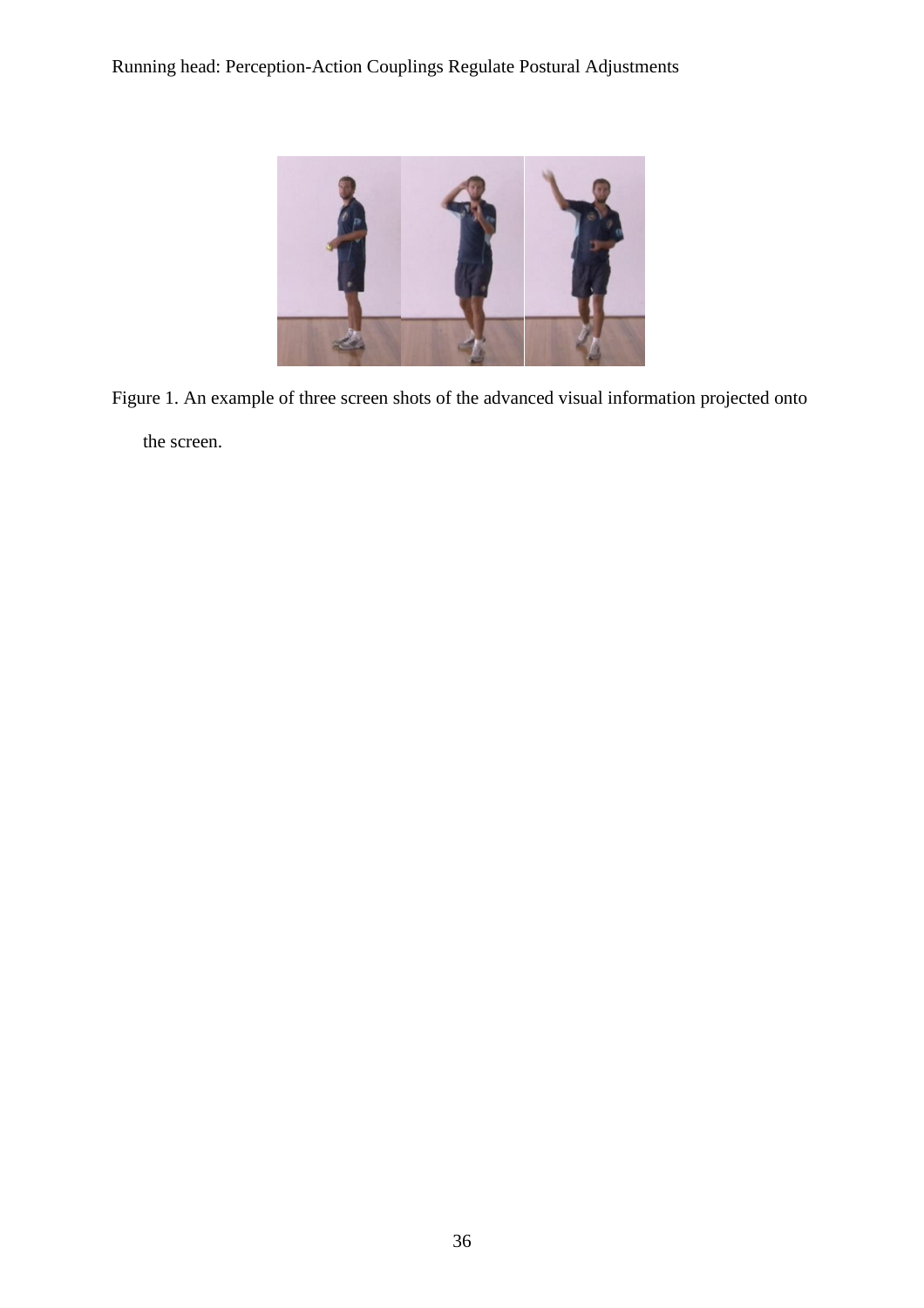

**Figure 2.** Temporal evaluation of COP from -300ms to +800ms for the three performance conditions. Each point represents COP displacement in the sagittal plane with backward (+) and forward (-). Each time point is averaged over 50-ms intervals (e.g. -200 ms is -201 to - 150 and so on) with standard errors presented. The dotted vertical line shows  $T_{on.}$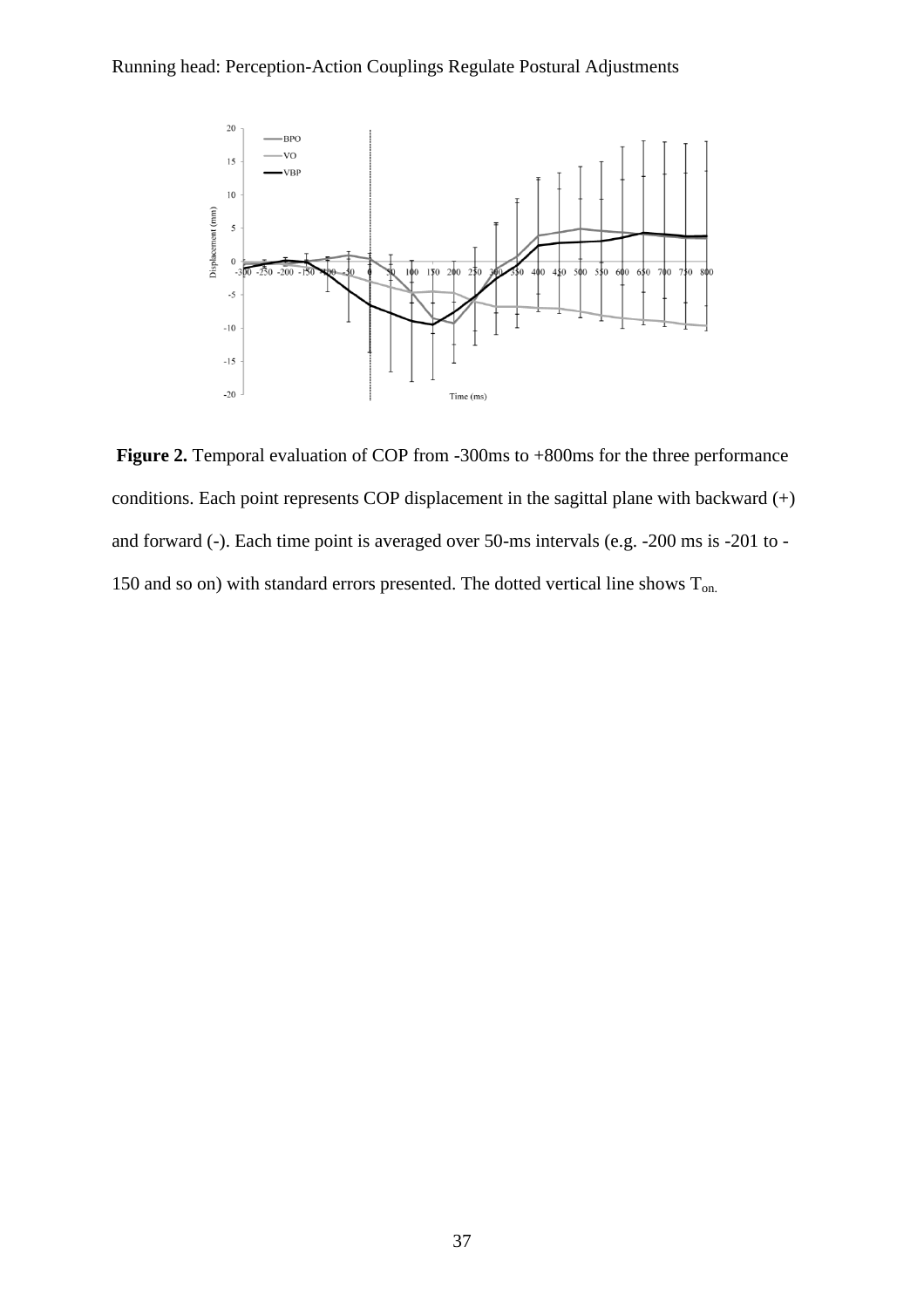

**Figure 3.** a). Peak displacement and b). Time to peak displacement in COMx, COMy and COMz during the three performance conditions  $(M \pm SE)$ . (VBP- integrated video-ball flightonly; BPO- ball flight-only only; VO- video only)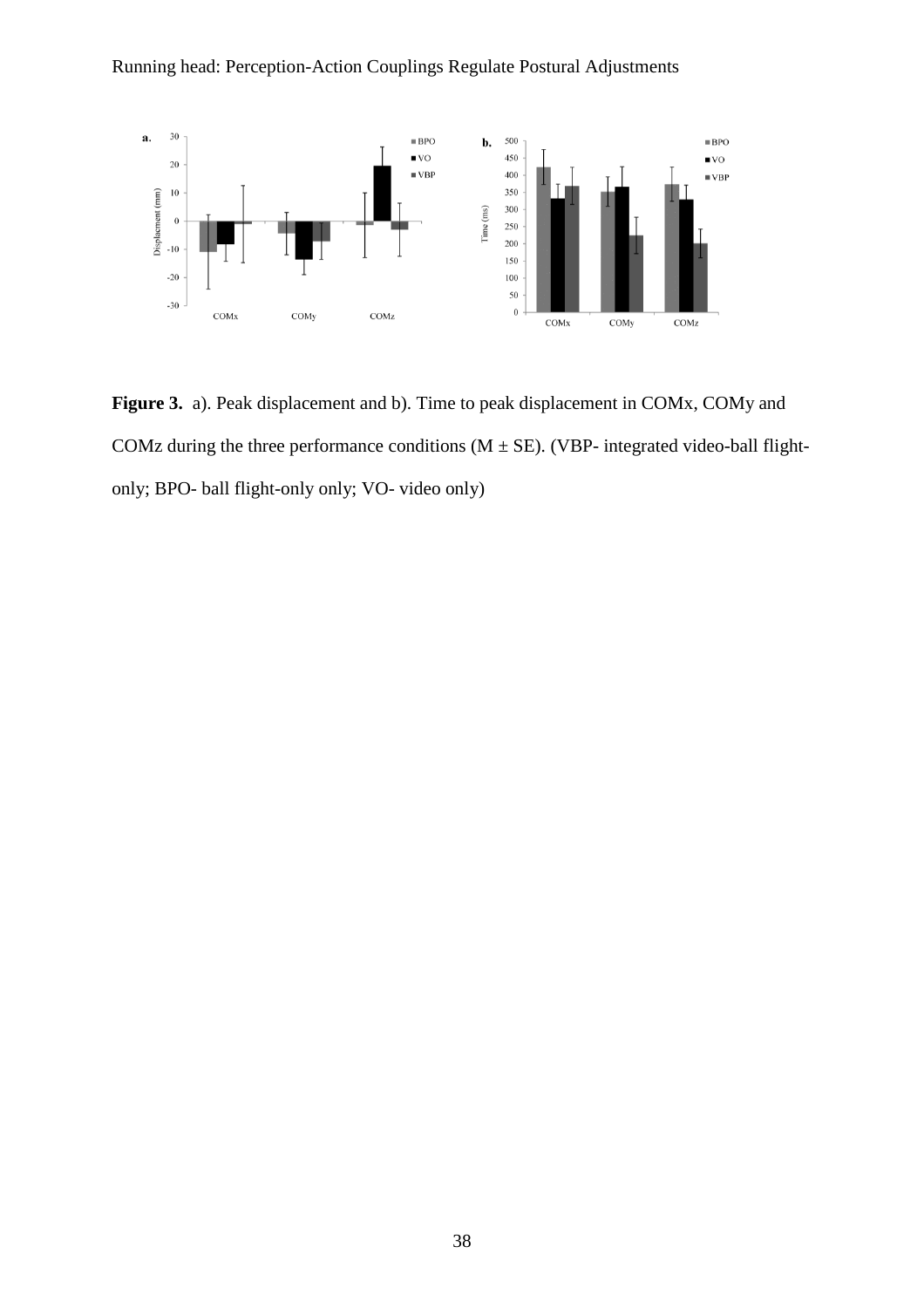

**Figure 4.** Temporal evaluation (from -300ms to + 800ms in relation to Ton) of the a)ankle, b) knee, c) hip, d) spine and e) thorax during the three performance conditions. Each point represents angular displacement in the sagittal plane with flexion (+) and extension (-). Each time point is averaged over 50 ms intervals (e.g. -200 ms is -201 to -150 and so on) with standard errors presented. The dotted vertical line showed  $T_{on}$ . VBP- integrated video-ball flight-only; BPO- ball flight-only only; VO- video only.